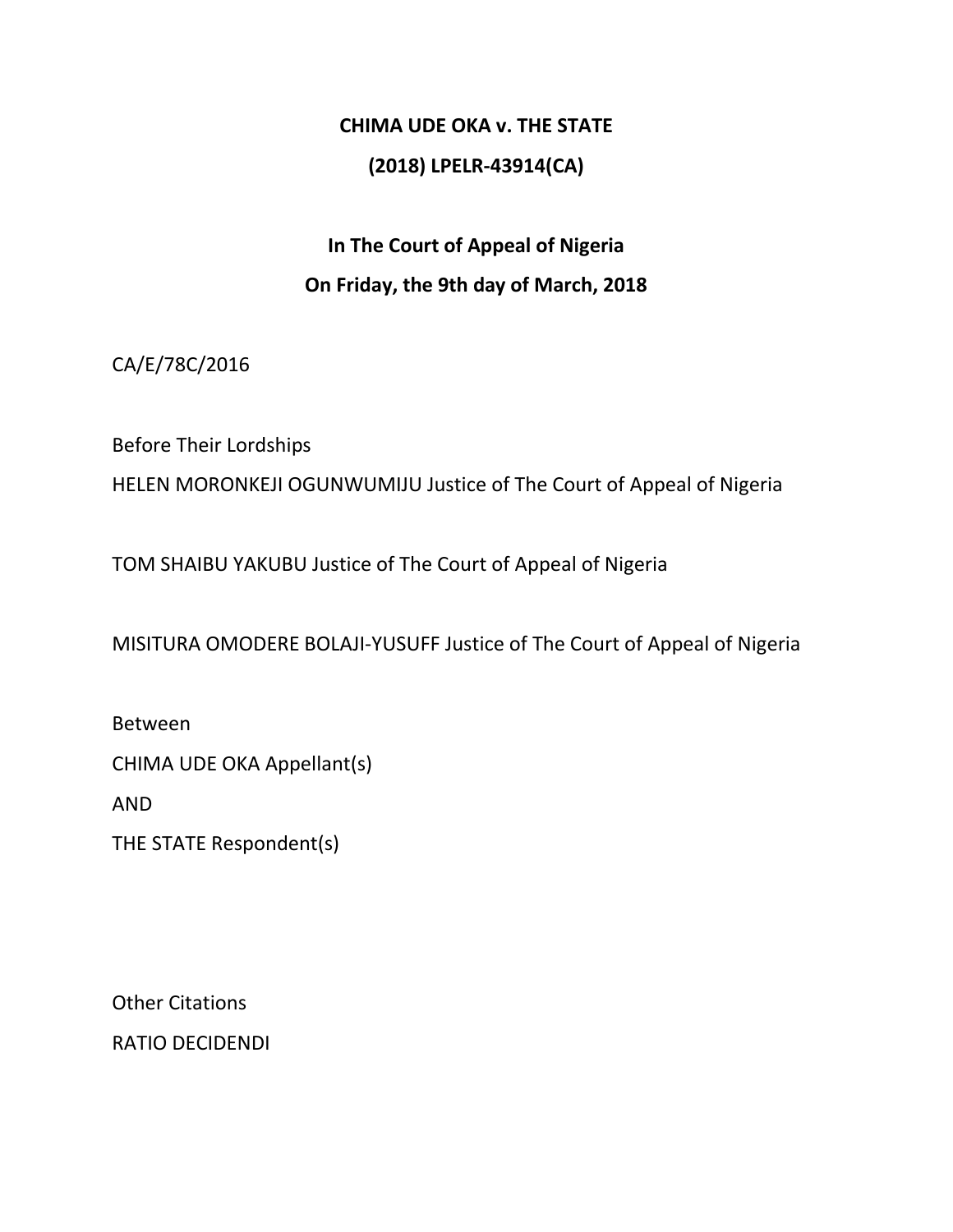1. CONSTITUTIONAL LAW - BREACH OF RIGHT TO FAIR HEARING: Whether a party can allege breach of fair hearing after presenting his case

"In the instant case, the appellant had every opportunity to defend himself and full control of his own defence after he was abandoned by his counsel. It is the duty of defending counsel in a criminal trial to ensure that an accused person is never left unrepresented at any stage of his trial. See OKONOFUA & ANOR v. STATE (1981) LPELR- 2489. Neither the prosecuting counsel nor the defending counsel should be absent in Court without a good and substantial reason and without the courtesy of informing the Court in writing. When Mr. A.S. Enyi recklessly abandoned his professional duty both to the Court and the appellant, the appellant took his own destiny into his own hand. He did not seek an adjournment at any time due to the absence of his counsel or request for an opportunity to engage another counsel. Having utilized every opportunity available to him by cross-examining the prosecution witnesses and giving evidence in his own defence, he absolutely has no reason to contend that he was denied fair hearing. Raking up allegation of lack of fair hearing is not a magic wand that cures every ailment of a litigant or an accused person. The contention of the appellant that he was denied fair hearing is an abuse of that principle." Per BOLAJI-YUSUFF, J.C.A. (Pp. 36-37, Paras. E-C) (...read in context)

2. EVIDENCE - CONFESSIONAL STATEMENT: Tests for determining the truth or weight to attach to a confessional statement before a court can convict on same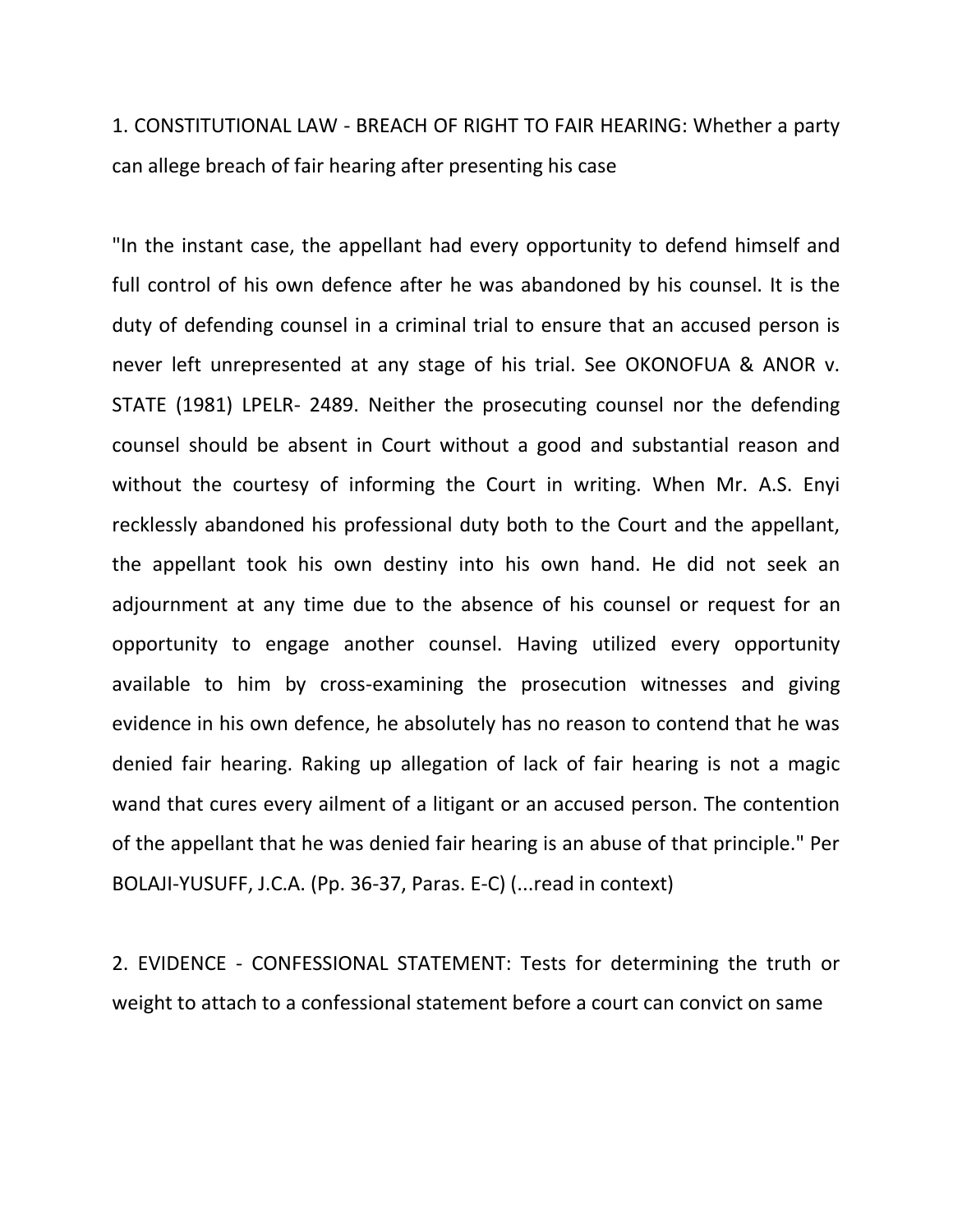"The vexed question of retraction of confessional extra judicial statements, by accused persons, has engaged the attention of our Courts over the years. Generally, it is settled law, that there is no evidence stronger than a person's own admission or confession of his complicity in the offence for which he is arraigned in Court for trial. Therefore, the Court can convict on such a confession by an accused person. Golden Dibie & Ors. v. The State (2007) 3 SCNJ 160. And there is nothing esoteric or strange about resiling from or denying/retracting a confessional statement by an accused person. It is not unnatural that at the earliest phase of the commission of an offence, the sense or feeling of guilt weighs more on the mind of the offender, but with passage of time, his mind gets toughened again which invariably leads to an afterthought and eventual retraction of the earlier confessional statement that was made by him. Hence, soon after the offence, their consciences are more pricked and so they are goaded to be truthful in their extra-judicial statements. The important thing of consideration for the Court, is that if it is convinced that the confession of guilt was freely and voluntarily made and the Court is satisfied as to its truth, the accused person can be convicted on it. Akpan v. The State (2001) 15 N.W.L.R. (pt. 737) 745. The above notwithstanding, the Supreme Court had held in a plethora of authorities to the effect that it is expedient and desirable that where an accused person has denied making the confessional statement, the trial Court should look for some evidence, however slight, outside the confession to confirm that it was a true confession. Emmanuel Nwaebonyi v. The State (1994) 5 N.W.L.R. (pt. 343) 138; Effiong v. The State (1998) 8 N.W.L.R. (pt. 562) 362; Golden Dibie & 2 Ors. v. The State (2007) 3 SCNJ 160 at 171 - 172; Osetola v. The State (2012) ALL FWLR (pt. 649) 1020; Osuagwu v. The State (2013) 1 S.C.N.J 33 at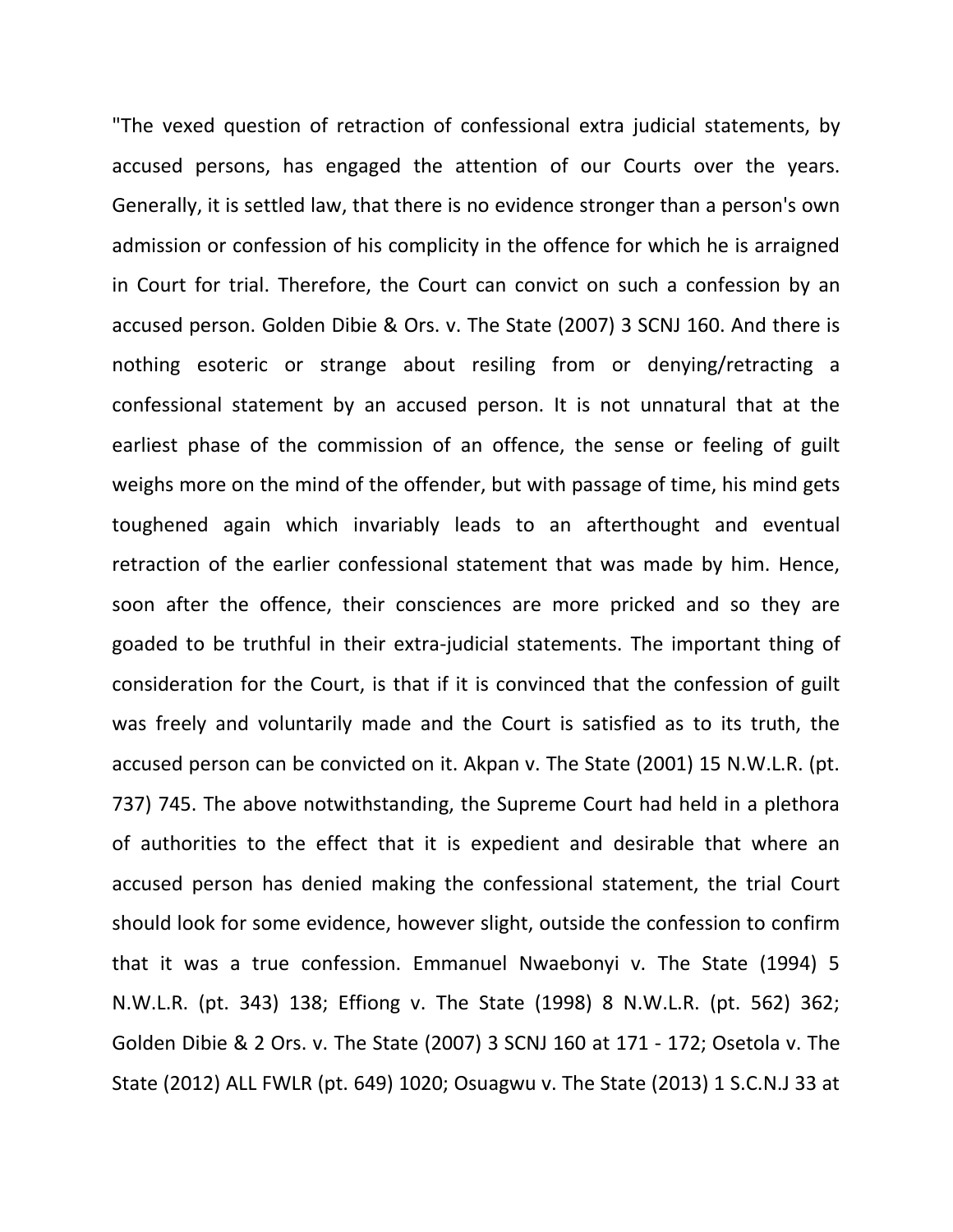57. The apex Court, in order to put the Courts on firma terra, before grounding a conviction on a retracted confessional statement, evolved a six parameter test in gauging the veracity and truthfulness of such confessional statements. His Lordship, Adekeye, J.S.C. in Haruna v. Attor. Gen. Federation (2012) LPELR - 7821 (SC) at pages 28 - 29, succinctly stated that: "A Court can convict on the retracted confessional statement of an accused person but before this is properly done, the trial judge should evaluate the confession and the testimony of the accused person and all the evidence available. This entails the trial judge examining the new version of events presented by the accused person which is different from his retracted confession and the judge asking himself the following questions - Is there anything outside the confession to show that it is true? a. Is it corroborated? b. Are the relevant statements made in it of facts true as far as they can be tested? c. Did the accused person have the opportunity of committing the offence charged? d. Is the confession possible? e. Is the confession consistent with other parts which have been ascertained and have been proved? R. v. Sykes (1913) CAR pg. 113. R. v. Omokaro (1941) 7 WACA pg. 146. Achuba v. State (1976) NSCC pg. 74. Yusufu v. State (1976) 6 S.C. 167." Further see Afolabi v. The State (2013) 6 SCNJ (pt. 1) 159 at 192; Osetola v. The State (2012) LPELR - 9348 (SC) at pp. 32 - 33; Karimu Sunday v. The State (2018) 1 NWLR (pt. 1600) 251 at 278." Per YAKUBU, J.C.A. (Pp. 18-21, Paras. E-E) (...read in context)

3. EVIDENCE - CONFESSIONAL STATEMENT: Whether a court can convict solely on the confessional statement of an accused person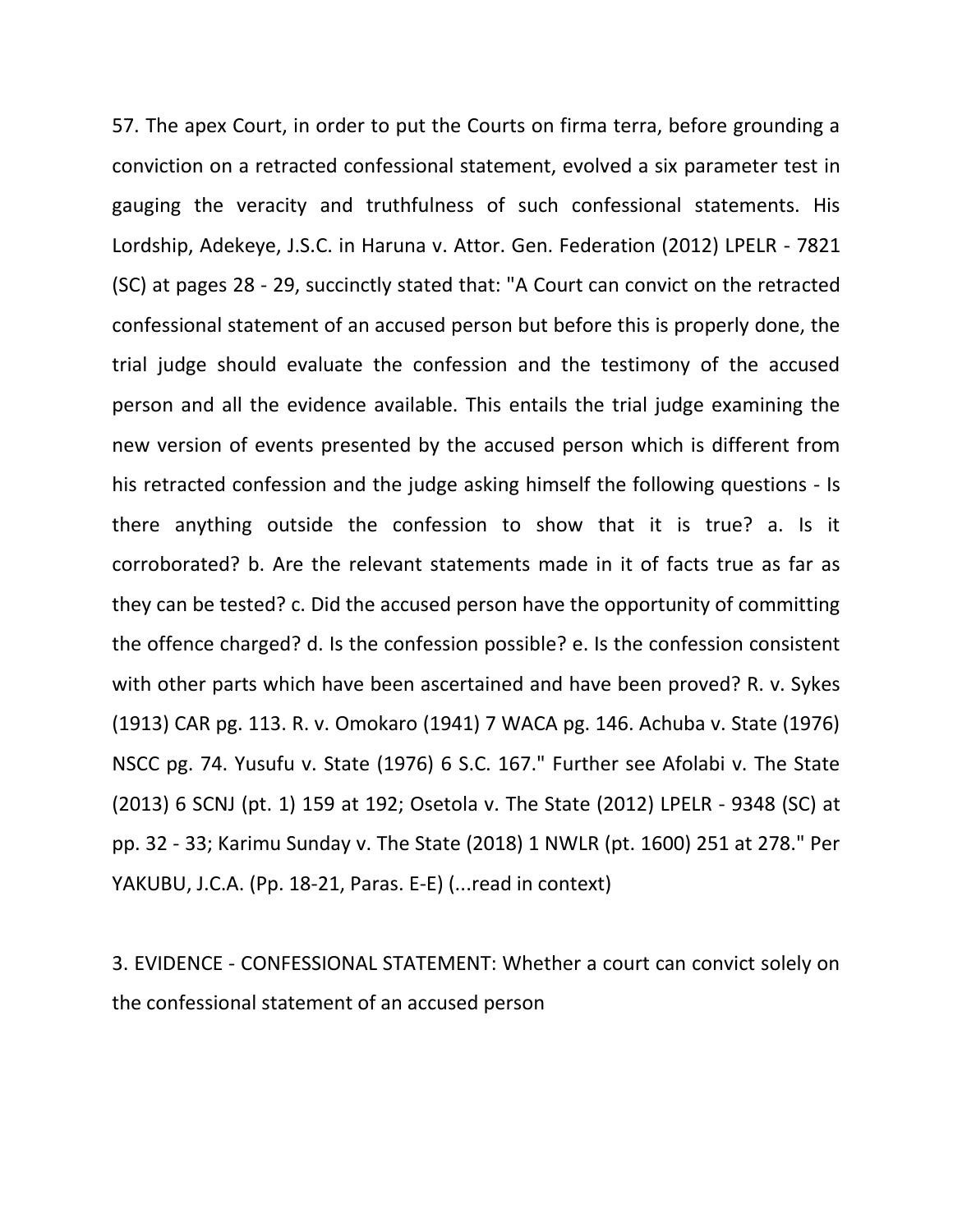"The law is settled that an accused person can be convicted solely on his own free and voluntary confession." Per BOLAJI-YUSUFF, J.C.A. (P. 37, Para. D) (...read in context)

4. EVIDENCE - CONFESSIONAL STATEMENT: Whether confession is the best form of evidence in a criminal trial; whether it is sufficient alone to sustain a conviction

"...The ipse-dixit of the appellant in Exhibit P3, undoubtedly, was a confessional statement of his admission in respect of the charge against him. Exhibit P3 has all the trappings of the requirement in Section 28 of the Evidence Act, 2011 and the law is well settled to the effect that once an accused person makes a statement which states categorically that he committed the offence with which he was charged, he can be convicted upon that confessional statement. Kasa v. The State (2008) 2 SCNJ 375 at 423; Abdullahi & Ors v. The State (2013) 5 SCNJ (pt. II) 453 at 473 - 474. The Supreme Court was very emphatic in Basil Akpan v. The State (2008) 4 - 5 SC, (pt. II) 1, to the effect that a "confession in a criminal trial is the strongest evidence of guilt on the part of an accused person. It is stronger than the evidence of an eye witness because the evidence, borrowing from the daily axiom, comes from the mouth of the horse, who is the accused person. What better evidence than that? He knows or knew what he did and he says or said it in Court. Is there any need for any further proof? I think not." - per Niki Tobi, JSC." Per YAKUBU, J.C.A. (Pp. 23-24, Paras. A-A) (...read in context)

5. EVIDENCE - CONFESSIONAL STATEMENT: Effect of failure of an accused person to object to the admission of his confessional statement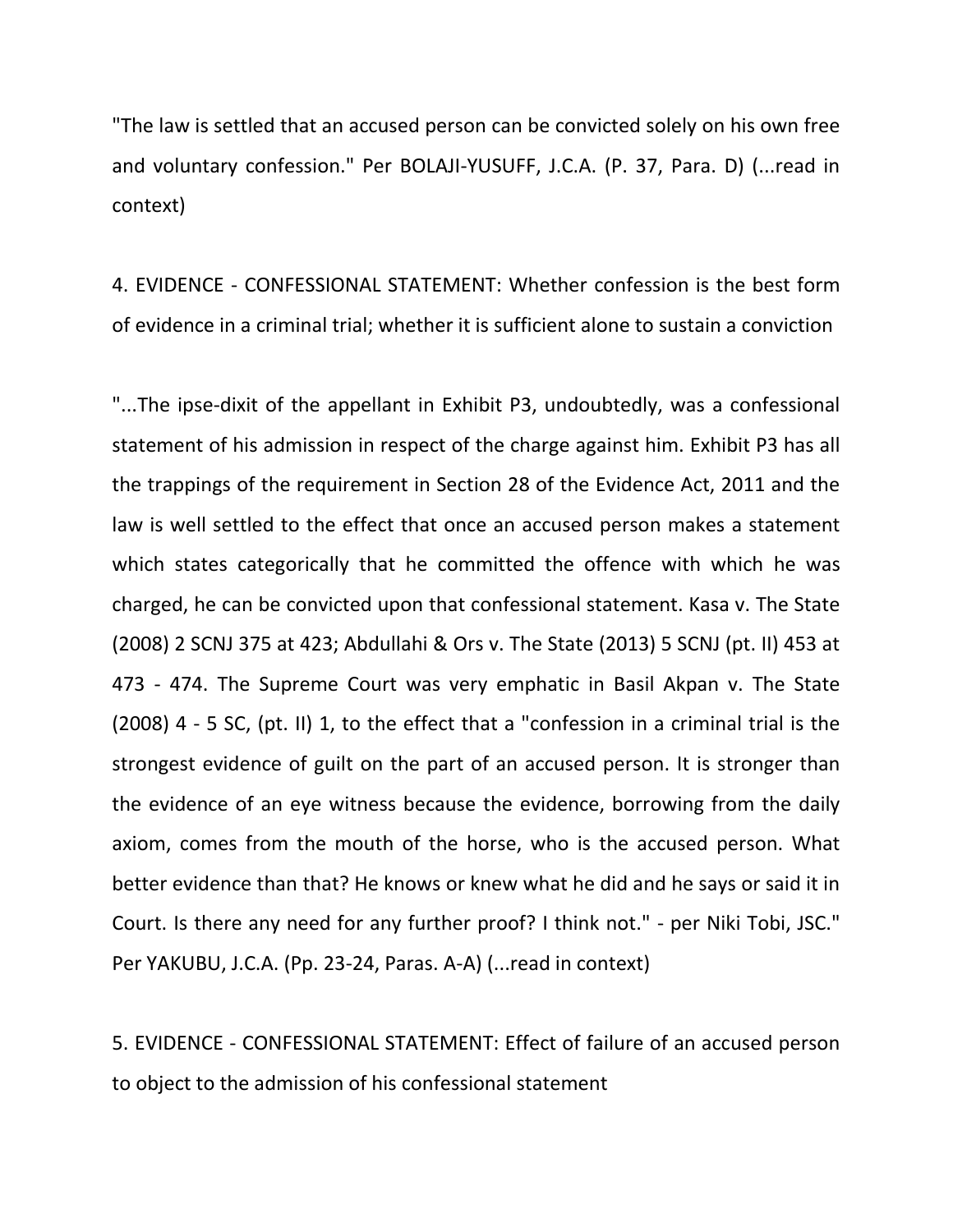"In the instant case, the appellant, at the trial apart from not objecting to the admission into evidence of Exhibit P3, did not allege that he was beaten or tortured in making the confessional statement. If that were the situation, the learned trial judge would have been duty bound, to conduct a trial-within-trial, in order to determine the voluntariness or involuntariness of the said confessional statement. Osuagwu v. The State (2013) 1 SCNJ 33 at 58 - 59. However, since that was not the scenario at the trial, the learned trial judge was eminently justified in admitting into evidence, the appellant's confessional statement, that is, Exhibit P3." Per YAKUBU, J.C.A. (P. 24, Paras. A-D) (...read in context)

6. EVIDENCE - CORROBORATION/CORROBORATIVE EVIDENCE: Nature of evidence required as corroboration for the offence of rape

"The learned trial judge, found that the pieces of evidence proffered by the prosecutrix - PW1 and the medical officer - PW4 who examined the PW1 after the sexual assault on the latter, were uncontradicted. And after reviewing the evidence of the prosecution witnesses, his Lordship found as follows at page 77 of the record of appeal: "Following from the above, it is my view that the entire evidence of the prosecution which was in no way challenged or contradicted by the defence, establishes on unequivocal terms the fact of rape of the victim in this charge, Ezinne Ukpai. The evidence of the victim (PW1) and the medical doctor (PW4) together with the medical report, Exhibit "P5" established the fact of sexual intercourse. It is trite from judicial decision that the term "carnal knowledge" means sexual intercourse which is complete upon penetration. See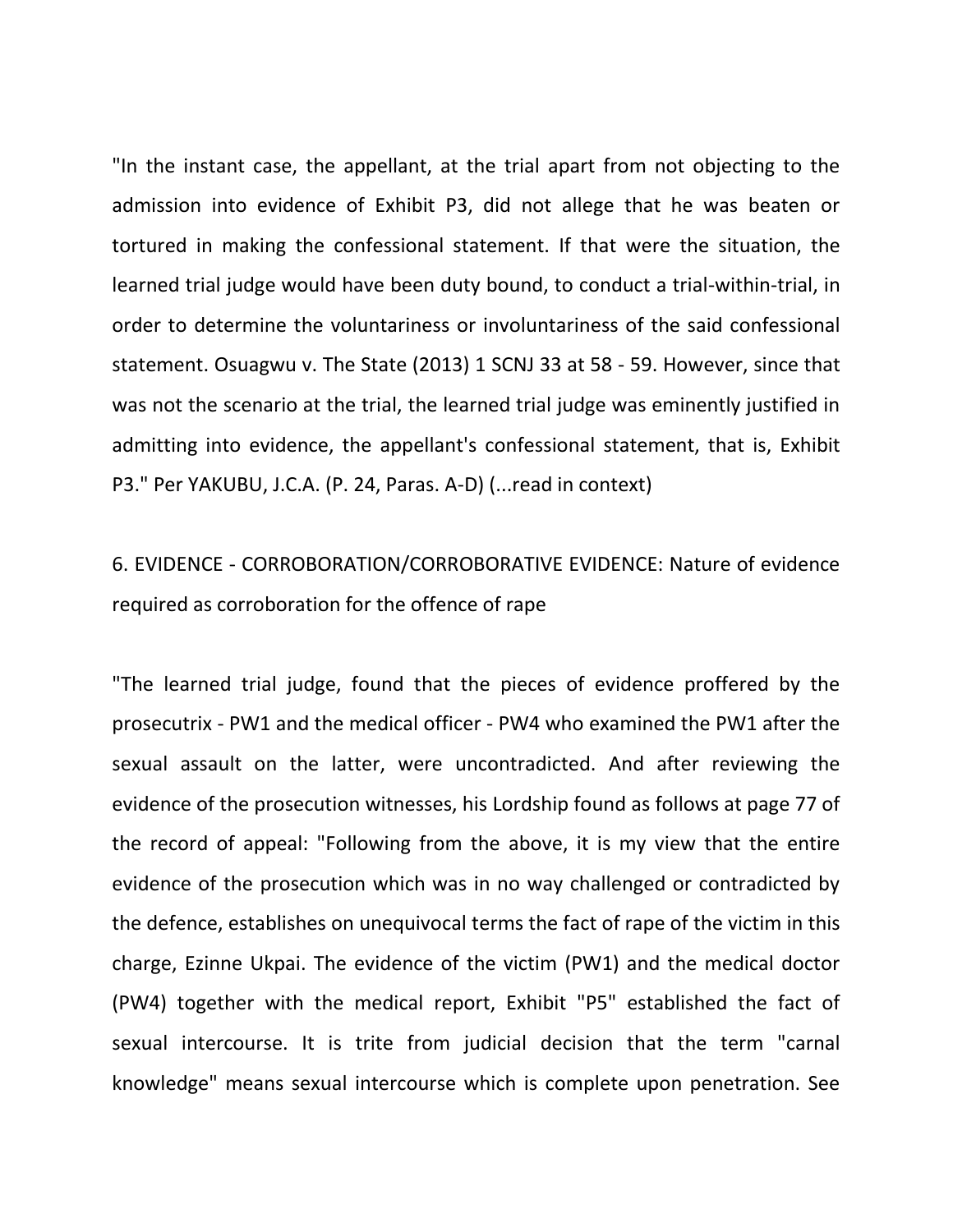the case of Ezigbo v. State (supra) and Adonike v. State (2015) 7 NWLR (pt. 1458) 237. It was part of the evidence of PW1 that accused dragged her into his room and asked her to undress. When she refused, he threatened her with a machete, beat her three times on the back with the machete, tore her cloths and pant and pushed her down. He brought out his penis and inserted into her vagina and had sex with her with blood coming out of her vagina three times that night while tying her mouth and hands. The evidence of PW1 of accused penetrating her vagina with his penis was corroborated by PW4 (the medical doctor) and Exhibit "P5" (the medical report). In view of all the above, I am of the opinion that the prosecution in this case through credible and contradicted evidence has succeeded in establishing the act of the rape of the victim and I so hold." I must say that I do not have any difficulty in agreeing with the findings of the learned trial judge. They are borne out of the evidence placed before him. There is a clear connection between the evidence of PW1 with that of PW4 vis-a-vis Exhibit P5. I am satisfied that the evidence of PW4 read together with Exhibit P5, clearly connected with the sexual defilement of the PW1 by the appellant. In other words, the evidence of PW1 was amply corroborated with the evidence of PW4. In Iko v. The State (2001) 14 NWLR (pt. 732) 221 at pp. 240 - 241; (2001) LPELR - 1480 (SC) at pages 12 - 14, my Lord Kalgo, JSC succinctly stated that: "Corroboration" in my understanding simply means "confirming or giving support to" either a person, statement or faith. What then constitute corroboration in law? In R. v. Baskerville (1916 - 17) All ER Reprint 38 at 43, Lord Reading CJ defined what evidence constitutes corroborative evidence for the purpose of the statutory and common law rules when he said:- "We hold that evidence in corroboration must be independent testimony which affects the accused by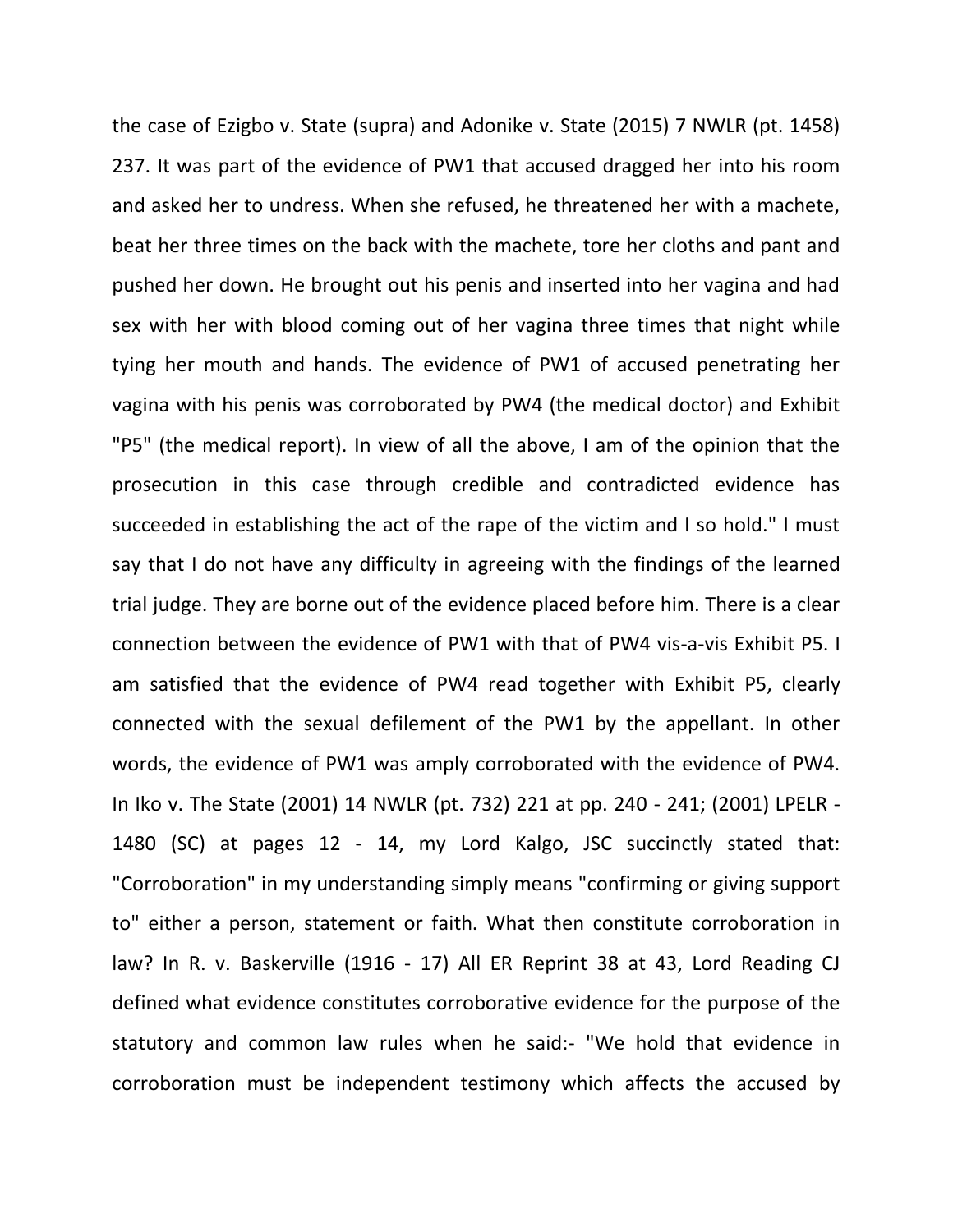connecting or tending to connect him with the crime. In other words, it must be evidence which implicates him, that is, which confirms in some material particular not only the evidence that the crime has been committed but also that the prisoner committed it. The test applicable to determine the nature and extent of the corroboration is thus the same whether the case falls within the rule of practice at common law or within that class of offence for which corroboration is required by statute" It therefore follows, in my view, to ask what is the purpose of corroborative evidence? In D. P. P. v. Hester (1973) AC 296 at 315, Lord Morris said:- "The purpose of corroboration is not to give validity or credence to evidence which is deficient or suspect or incredible but only to confirm and support that which as evidence is sufficient and satisfactory and credible: and corroborative evidence will only fill its role if it itself is completely credible evidence" The above two quotations put together would appear to mean that while corroborative evidence must be independent and capable of implicating the accused in relation to the offence charged, it must be credible and must go to confirm and support that evidence which is sufficient, satisfactory and credible whether the case is one in which it is required by statute or by rule of practice." I am satisfied that with the evidence of PW4 who made Exhibit P5 in respect of PW1's evidence to the effect that it was the appellant, who sexually assaulted her, that is, raped her on 20th February, 2015; the first ingredient of the offence of rape, that is the fact that there was sexual intercourse between the PW1 and the appellant was established by the prosecution. I am satisfied that with the evidence of PW4 who made Exhibit P5 in respect of PW1's evidence to the effect that it was the appellant, who sexually assaulted her, that is, raped her on 20th February, 2015; the first ingredient of the offence of rape, that is the fact that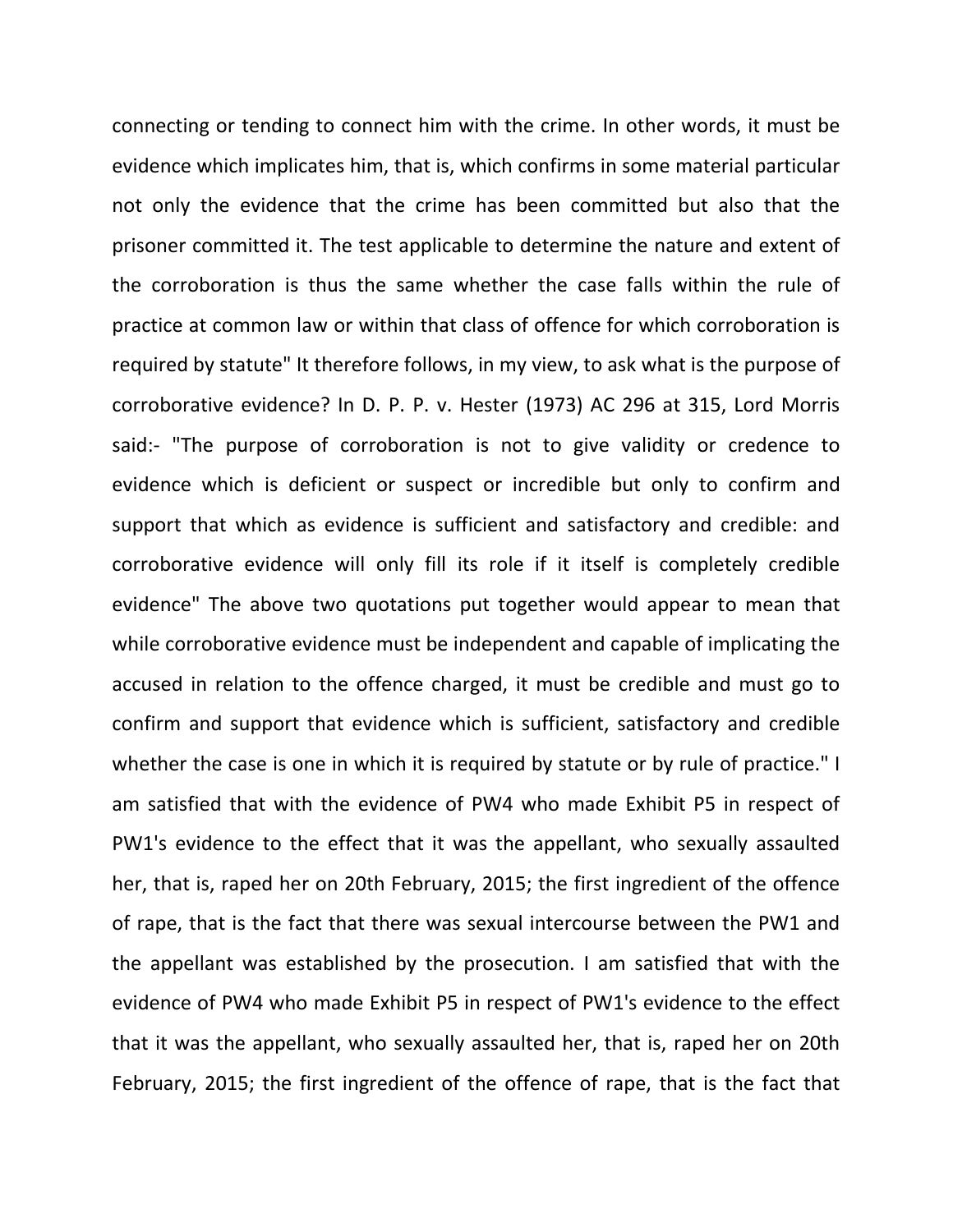there was sexual intercourse between the PW1 and the appellant was established by the prosecution." Per YAKUBU, J.C.A. (Pp. 27-31, Paras. C-C) (...read in context)

7. CRIMINAL LAW AND PROCEDURE - OFFENCE OF RAPE: Essential ingredients of the offence of rape

"Now, Section 34 of the Ebonyi State Child's Rights and Related Matters Law, 2010 upon which the appellant was charged and arraigned for prosecution provides thus: Section 34 (1) No person shall have sexual intercourse with a child. Section 34 (2) A person who contravenes the provision of Subsection (1) of this Section commits an offence of rape and is liable on conviction to imprisonment for life. Section 34 (3) Where a person is charged with an offence under this Section, it is immaterial that: (a) the offender believed the person to be of or above the age of eighteen years or (b) the sexual intercourse was with the consent of the child. Therefore, to prove the offence of rape, the prosecution is required to establish that: (a) sexual intercourse has taken place, (b) that the victim was a child, and (c) that the accused person was the man who committed the offence." Per YAKUBU, J.C.A. (Pp. 26-27, Paras. D-C) (...read in context)

8. CONSTITUTIONAL LAW - RIGHT TO DEFENCE/LEGAL REPRESENTATION: Whether an accused person must be represented by counsel where he is charged with a capital offence

"...It is only in cases of where sanction is death penalty that the Courts have mandated that the accused MUST be represented by legal counsel. See Nemi &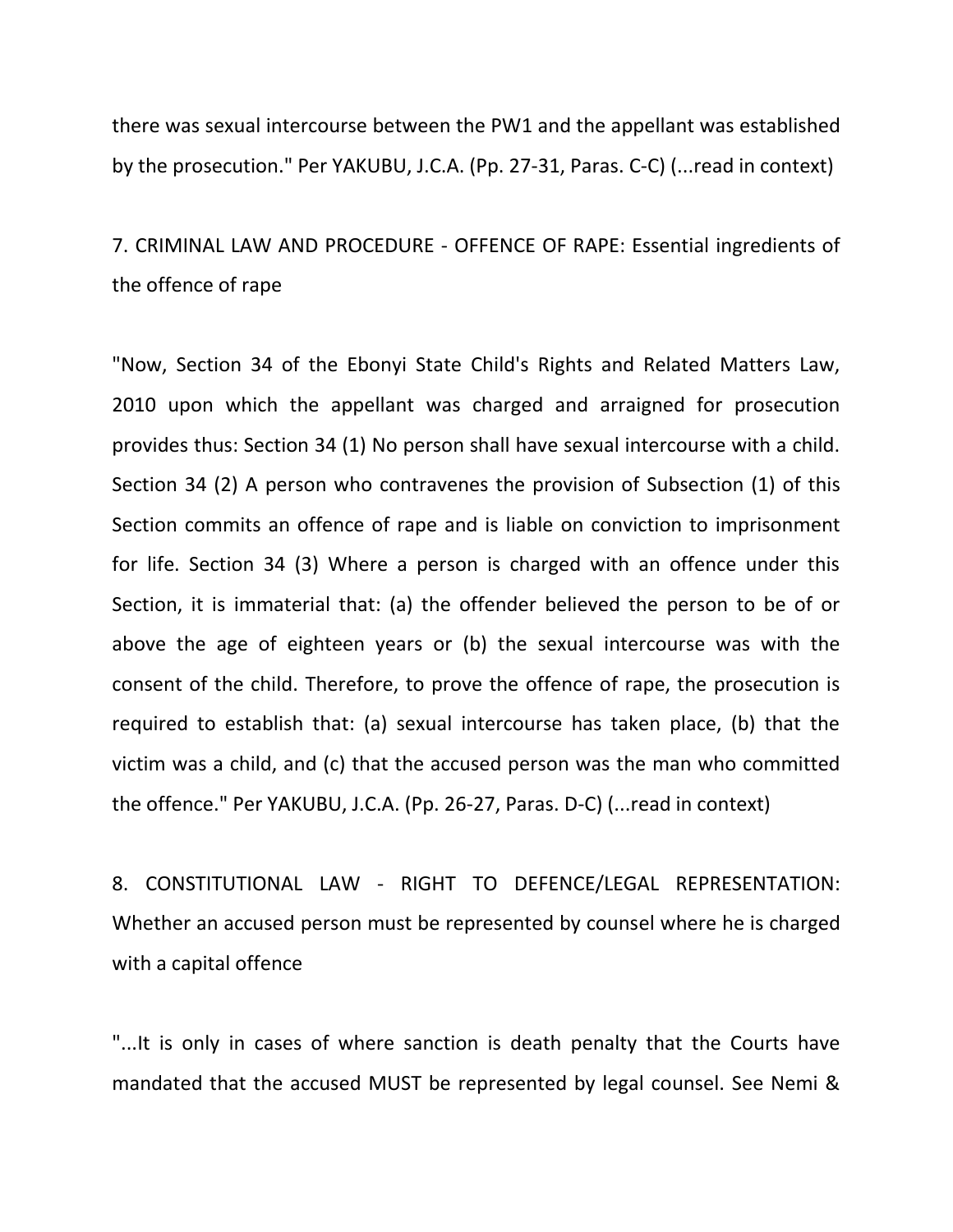Ors v. The State (1994) 10 SCNJ 1." Per OGUNWUMIJU, J.C.A. (P. 34, Paras. D-E) (...read in context)

9. CONSTITUTIONAL LAW - RIGHT TO FAIR HEARING: Essential elements of fair hearing

"The right to fair hearing guaranteed by Section 36(1) of the Constitution has two pillars namely audi alteram partem and nemo judex in causa sua meaning that both sides must be given every reasonable opportunity of being heard and no one shall be a judge in his own cause." Per BOLAJI-YUSUFF, J.C.A. (P. 36, Paras. B-C) (...read in context)

10. CONSTITUTIONAL LAW - RIGHT TO FAIR HEARING: Test of fairness/fair hearing in proceedings

"Now, Section 36 (6)(d) of the 1999 Constitution of the Federal Republic of Nigeria, as amended, provides, inter alia: "36.(6) - Every person who is charged with a criminal offence shall be entitled to (d) examine, in person or by his legal practitioner, the witness called by the prosecution before any Court or Tribunal and obtain the attendance and carry out the examination of witnesses to testify on his behalf before the Court or Tribunal on the same conditions as those applying to the witnesses called by the prosecution......" In the circumstances and facts of this matter, it is clear to me that the appellant rightly exercised his fundamental right to fair hearing as stipulated under Section 36(6)(d) of the Constitution (supra). To my mind, the submissions of appellant's counsel could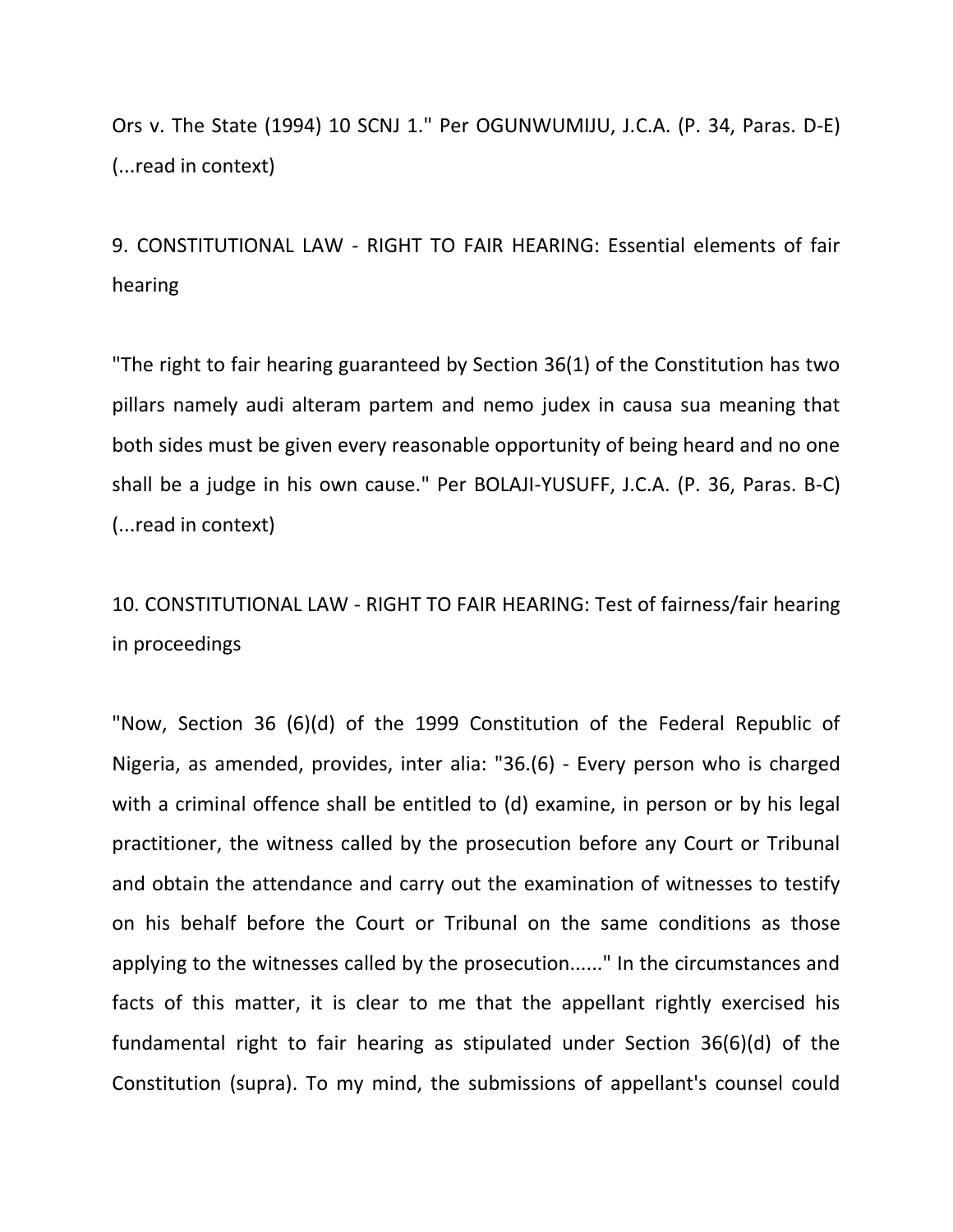have been of considerable weight, if the appellant had applied for an adjournment on account of the absence of his counsel from Court and he was refused the indulgence of such an adjournment. However, that is not the situation here. Therefore, I do not think that it is an ingenuous contention that in all situations and cases, an appeal predicated on a denial of fair hearing by a party such as the appellant herein, is a talisman or cure for all medicine to impugn and damnify a Court proceedings. This point was strongly and succinctly stated by the learned jurist, Niki Tobi, J. S. C., in Orugbo v. Una (2002) 16 NWLR (pt. 792) 172; (2002) 9 SCNJ 12 at page 17, that: "The true test of fair hearing is the impression of a reasonable person who was present at the trial whether from his observation, justice has been done in the case. See Mohammed v. Kano N. A. (1969) 1 All NLR 428; Funduk Engineering Ltd v. Mcarthur (1995) 4 NWLR (pt. 392) 640; Col. Yakubu (Rtd) v. Governor of Kogi State (1995) 8 NWLR (pt. 414) 386. The reasonable man should be a man who keeps his mind and reason within the bounds of reason and not extreme. And so if in the view of a reasonable man who watched the proceedings, the principle of fair hearing was not breached, an appellate Court will not nullify the proceedings. Fair hearing, which as entrenched in the Constitution, is based on determining or testing the constitutionality of a trial in terms of procedure. It is a very fundamental principle of law which the parties and the Courts are free to apply in relevant situations in relation to the facts of the case and not in vacuum. Accordingly, where the facts of the case reject the principle, the Court will have no competence to force the principle of law on the case." Furthermore, the learned Law Lord, at pages 36 - 37 of the report, concluded, thus: "Fair hearing is not a cut-and-dry principle which parties can, in the abstract, always apply to their comfort and convenience. It is a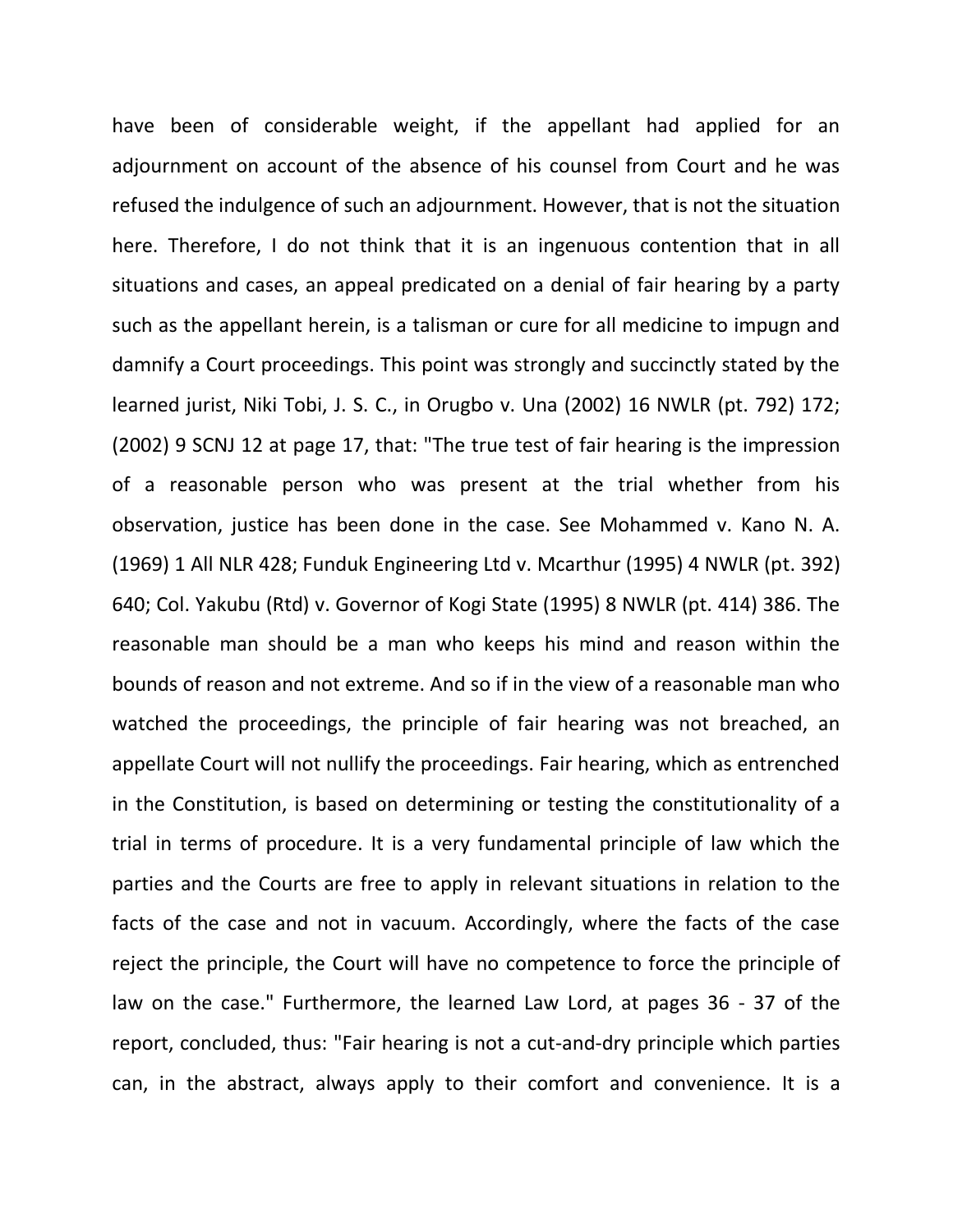principle which is based and must be based on the facts of the case before the Court. Only the facts of the case can influence and determine the application or applicability of the principle. The principle of fair hearing is helpless or completely dead outside the facts of the case." In the circumstances and facts of the instant case as I demonstrated earlier in this judgment, I am of the considered and firm opinion that the complaint of fair hearing at appellant's instance is more of flying a kite and unreal. It is therefore unavailing to him. So, I resolve issue 1 against the appellant and in favour of the respondent." Per YAKUBU, J.C.A. (Pp. 14-17, Paras. E-E) (...read in context)

# 11. CONSTITUTIONAL LAW - RIGHT TO FAIR HEARING: Attributes of the principle of fair hearing

"I should state emphatically straight away, that fair hearing is the touchstone of justice. And that nothing rankles the spirit and soul of a person than a resonating feeling that he was not afforded a fair hearing in a Court of law, in a matter that was decided against him in that Court. That is why, in Section 36(1) of the 1999 Constitution (as amended), the hallowed principle of fair hearing is clearly entrenched and enshrined. This principle was succinctly reiterated in Rear Admiral Francis Agbiti v. The Nigerian Navy (2011) 2 SCNJ 1; (2011) LPELR - 2944 (SC) at p. 47 per Adekeye, JSC, inter alia:- "The basic criteria and attributes of fair hearing are: (a) That the Tribunal or Court must hear both sides not only in the case but also on material issue in the case before reaching a decision. (b) That having regard to all the circumstances in every material decision in the case, justice must not only be done but must manifestly and undoubtedly be seen to have been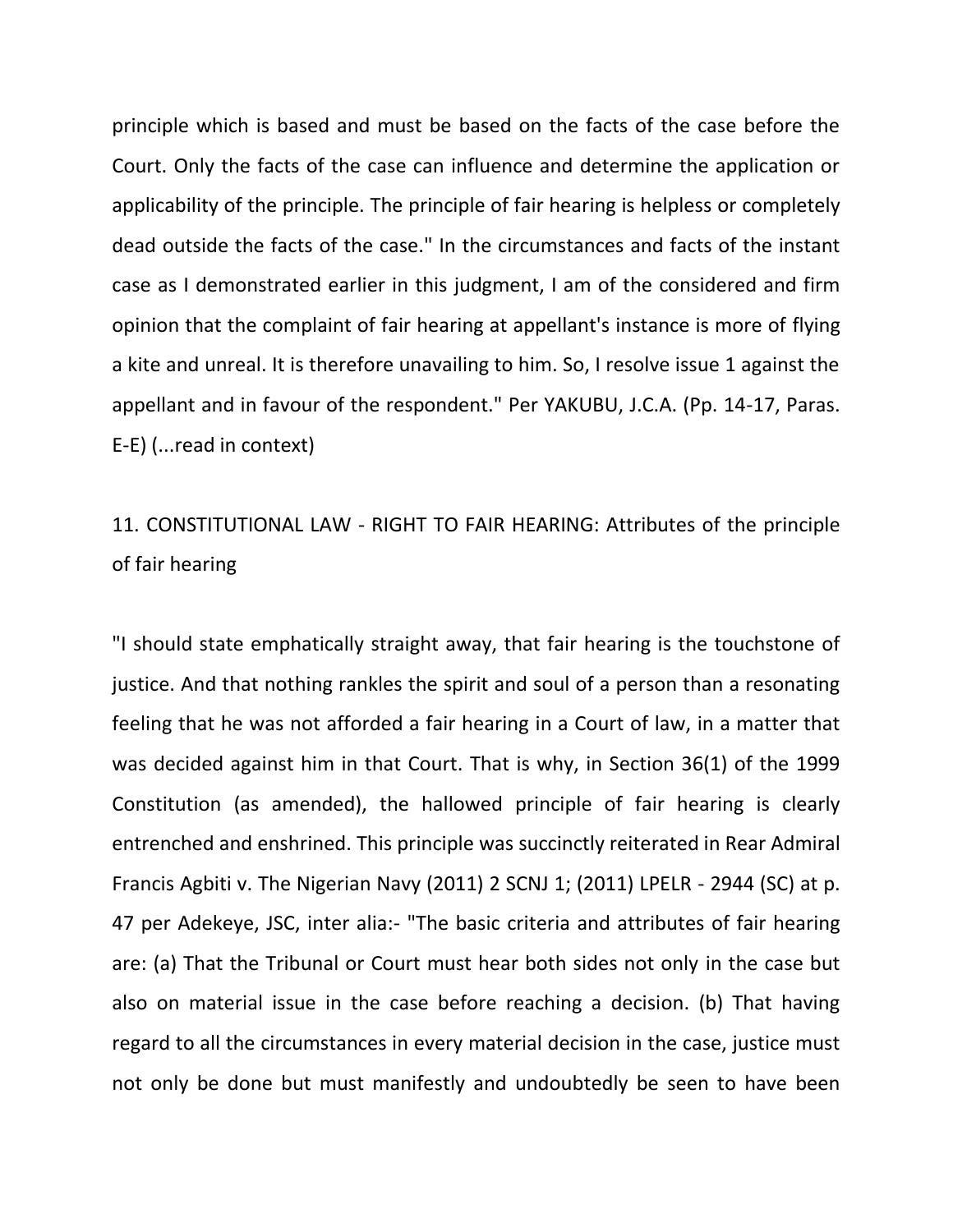done. The right to fair hearing is a fundamental constitutional right guaranteed by Section 36(1) of the 1999 Constitution; any breach of it particularly in trials renders same null and void." Per YAKUBU, J.C.A. (Pp. 11-12, Paras. B-A) (...read in context)

TOM SHAIBU YAKUBU, J.C.A. (Delivering the Leading Judgment): This appeal is sequel to the judgment of D. O. Oko, J., of the Ebonyi State High Court of Justice, holden at Abakaliki, delivered on 23rd September, 2016. It was a trial by the Judge as Chairman and a jury of two assessors/members. The charge against the appellant, bordered on the offence of rape on a minor aged thirteen (13) years anchored on Section 34(1) & (2) of the Ebonyi State Child Rights and Related Matters Law, 2010.

On 20/2/2015, at about 8.00pm., one Ezinne Ukpai (the 13 year old prosecutrix and victim of the alleged crime) was returning from an evening market at Ezi Ukpai, Amangwu Edda in Afikpo South Local Government Area of Ebonyi State. The prosecutrix met the Appellant on the way close to his house. The Appellant forcefully dragged the prosecutrix into his said house, tied her hands. He later untied her hands and had carnal knowledge of her thrice. The prosecutrix remained in the Appellants grip and captivity until the night of 21/2/2015 when the Appellant had a visitor (in the same night) who knocked at the Appellants door. The latter went to the door and opened same for the visitor. The prosecutrix, in her stack nudity quickly escaped through the open door and ran to the house of her aunt one Patience Oge who quickly provided a wrapper and food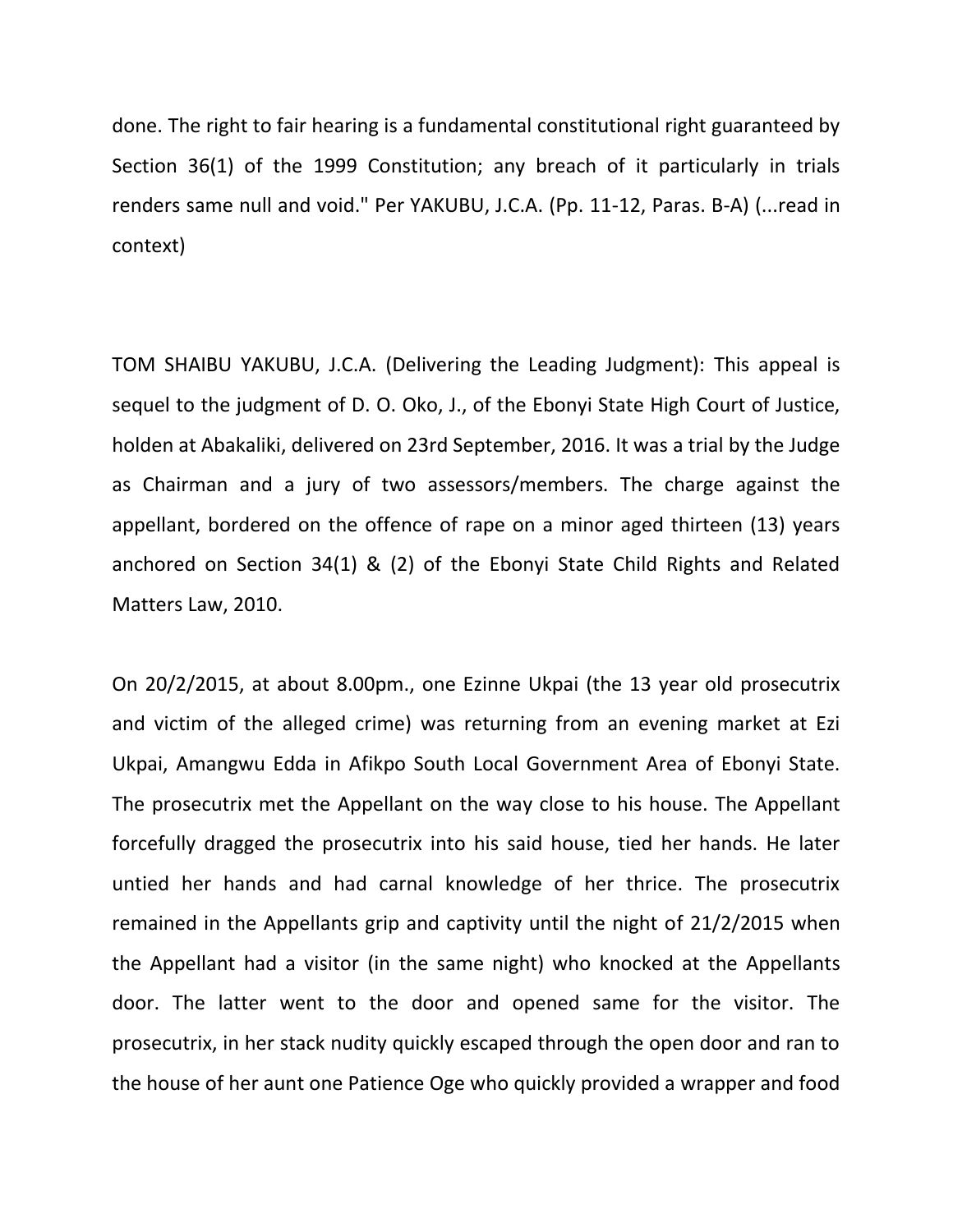for her and housed her for the night, and took her (prosecutrix) to her mother the following morning; who observed injuries and blood clots in the vaginal track of the prosecutrix. The Appellant in his extra-judicial statement confessed to the crime but resiled therefrom during trial.

In her judgment, the Court below found the appellant guilty of the offence charged against him and sentenced him to ten (10) years imprisonment. The appellants appeal is predicated on eight (8) grounds of appeal. They are at pages 81 86 of the record of appeal to wit:

### GROUND ONE

The learned trial Judge erred in law and in facts when he held that:-

The evidence of the victim (PW1) and the medical doctor (PW4) together with the medical report, Exhibit P5 established the fact of sexual intercourse.

#### PARTICULARS OF ERROR:-

1. Exhibit P5, the medical report, is tainted with reasonable doubt as the medical examination was carried out long after the alleged rape of the PW1.

2. There was a conspicuous lapse of time between 20/2/2015 when the alleged offence of rape took place and 6/3/2015 when the medical examination was conducted on the PW1 which renders the said medical report unsupportive evidence of sexual intercourse of 20/2/2015.

3. There is no evidence by the prosecution that PW1 never had sexual intercourse with another man prior to 6/3/2015 when the medical examination was conducted on the PW1.

#### GROUND TWO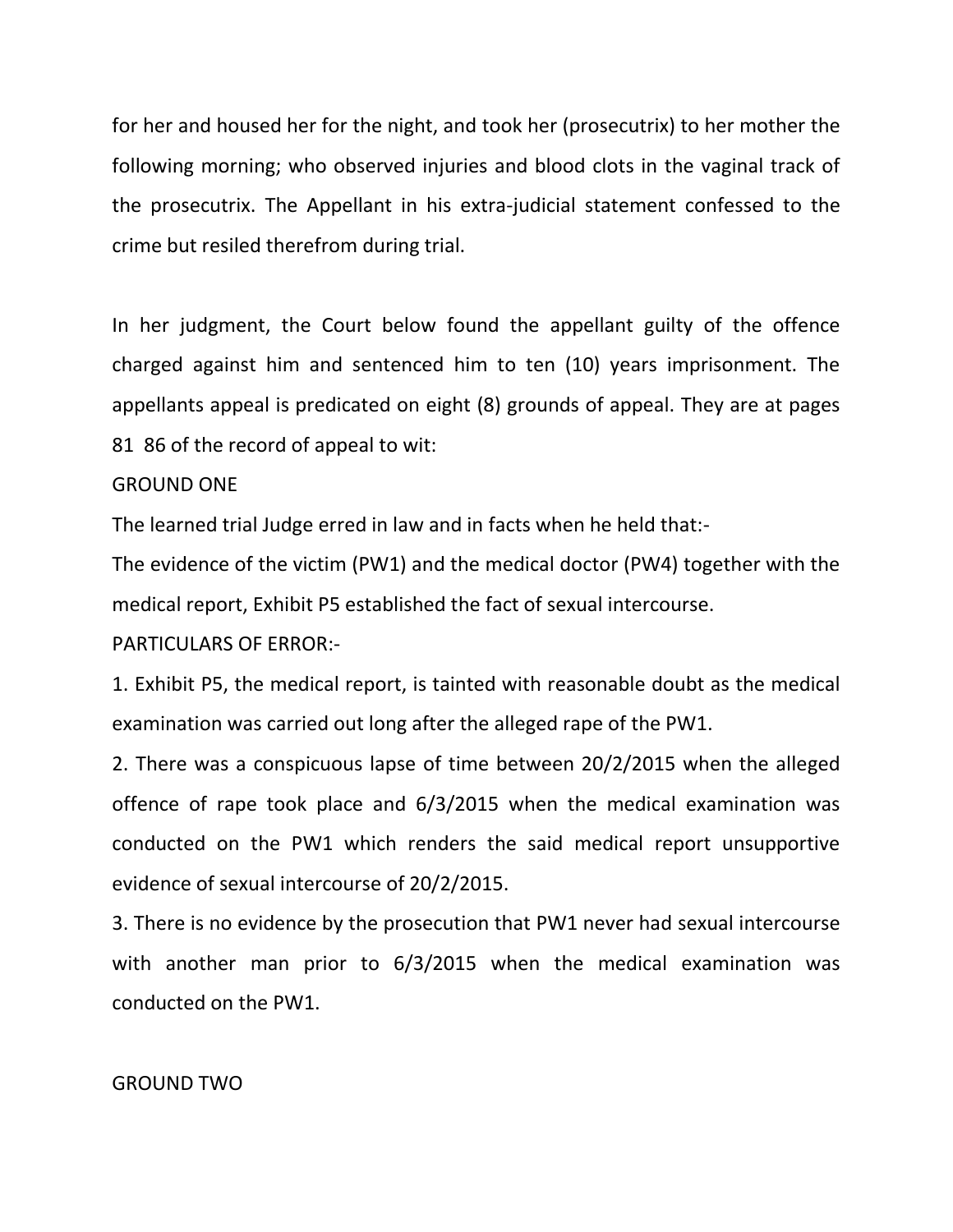The learned trial Judge erred in law and in facts when he held that:-

Even though he denied having carnal knowledge of the victim while giving evidence in Court, part of his evidence in Court is that he took the PW1 and one Eni Irem to his house from where the victim escaped through the back door.

### PARTICULARS OF FRROR

1. It was the appellants evidence that PW2, the mother of PW1 pleaded with him to assist her in looking for PW1 who according to her was missing, which the defendant obliged her.

2. In the course of assisting the PW2 in looking for PW1, the appellant found PW1 and immediately took her to her parents house, but nobody was found there, necessitating the appellant to take the PW1 back to his house and later brought the PW1 back to her parent house.

3. The fact that the defendant gave evidence in Court that he took the PW1 to his house after he found that the PW1s mother was not around, without more, cannot make him liable for the offence of rape.

# GROUND THREE

The learned trial Judge erred in law and in facts when he held as follows:-

Let me also recall at this stage that the I. P. O. While giving evidence testified that every effort made by the investigating team for the accused to take them to the house of Eni Irem was rebutted (sic) (rebuffed) by the accused and the villagers informed the team on further inquiry that there is nobody by that name in the community.

# PARTICULARS OF ERROR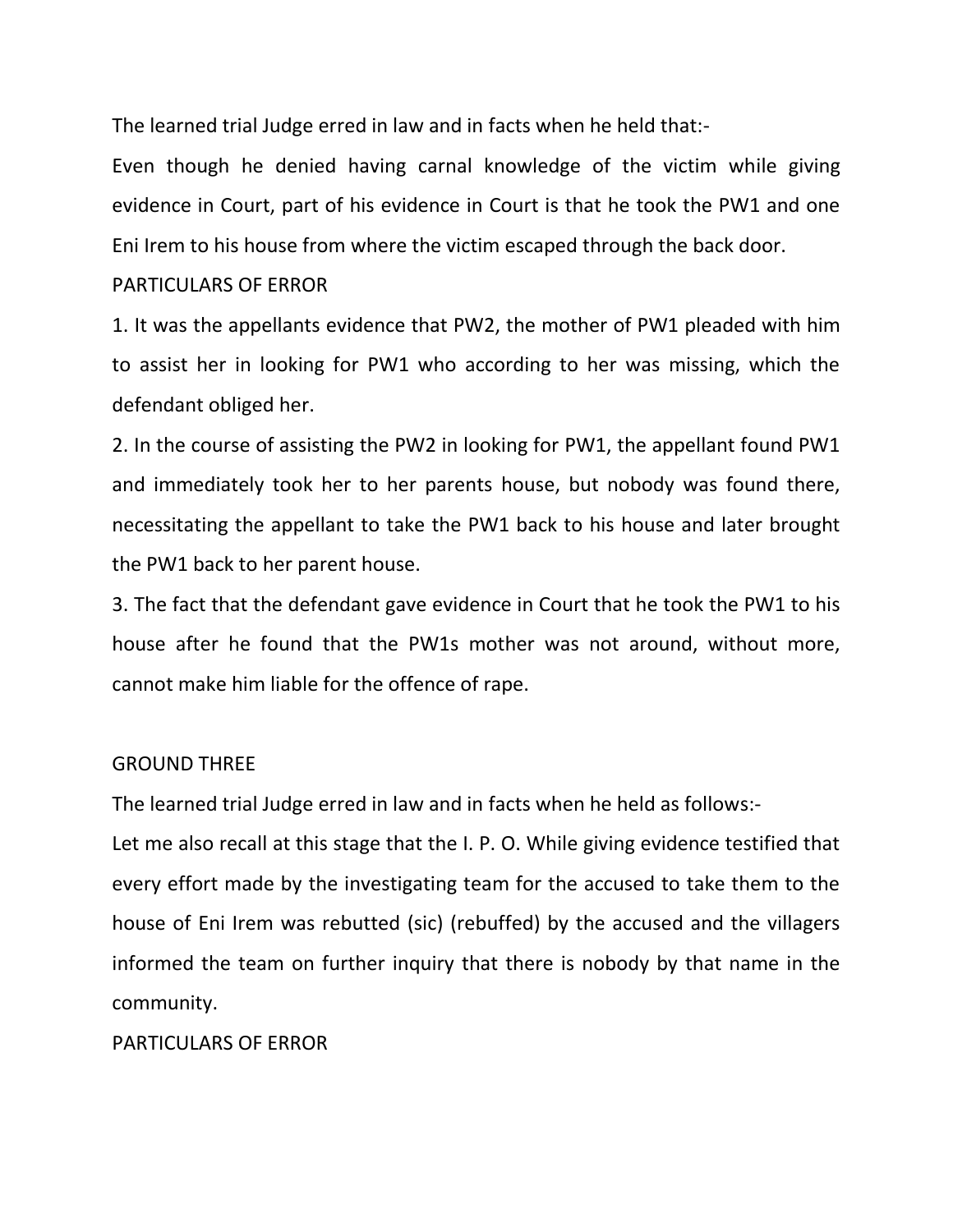1. The prosecution failed to mention names and addresses of the villagers who purportedly informed the investigating team that nobody answer Eni Irem in the community.

2. The prosecution also failed to call as witnesses at least one villager who purportedly informed the investigating team that nobody answers Eni Irem in the community.

3. The evidence of the prosecution to the fact that the villagers informed the investigating team that nobody answer Eni Irem is unbelievable and should create serious doubt in the mind of Court.

#### GROUND FOUR

The learned trial Judge erred in law and in facts when he held as follows:-

It should be noted that the accused did not contest the voluntariness of his Exhibit p3 which was direct, positive and unequivocal of facts that satisfy the ingredients of the offence the accused person confessed to have committed.

#### PARTICULARS OF FRROR

1. The appellant maintained in the evidence that he was gravely tortured and his shirt torn by the police at station before the Exhibit p3 were extracted from him.

2. The said Exhibit p3 cannot qualify as confessional statement in view of Section 28 of Evidence Act, 2011 as amended.

3. It is the duty of the prosecution to prove beyond reasonable doubt by way of cogent and compellable evidence that the said Exhibit p3 was voluntarily obtained before the same can be tendered and admitted in evidence, which duty the prosecution failed to discharge.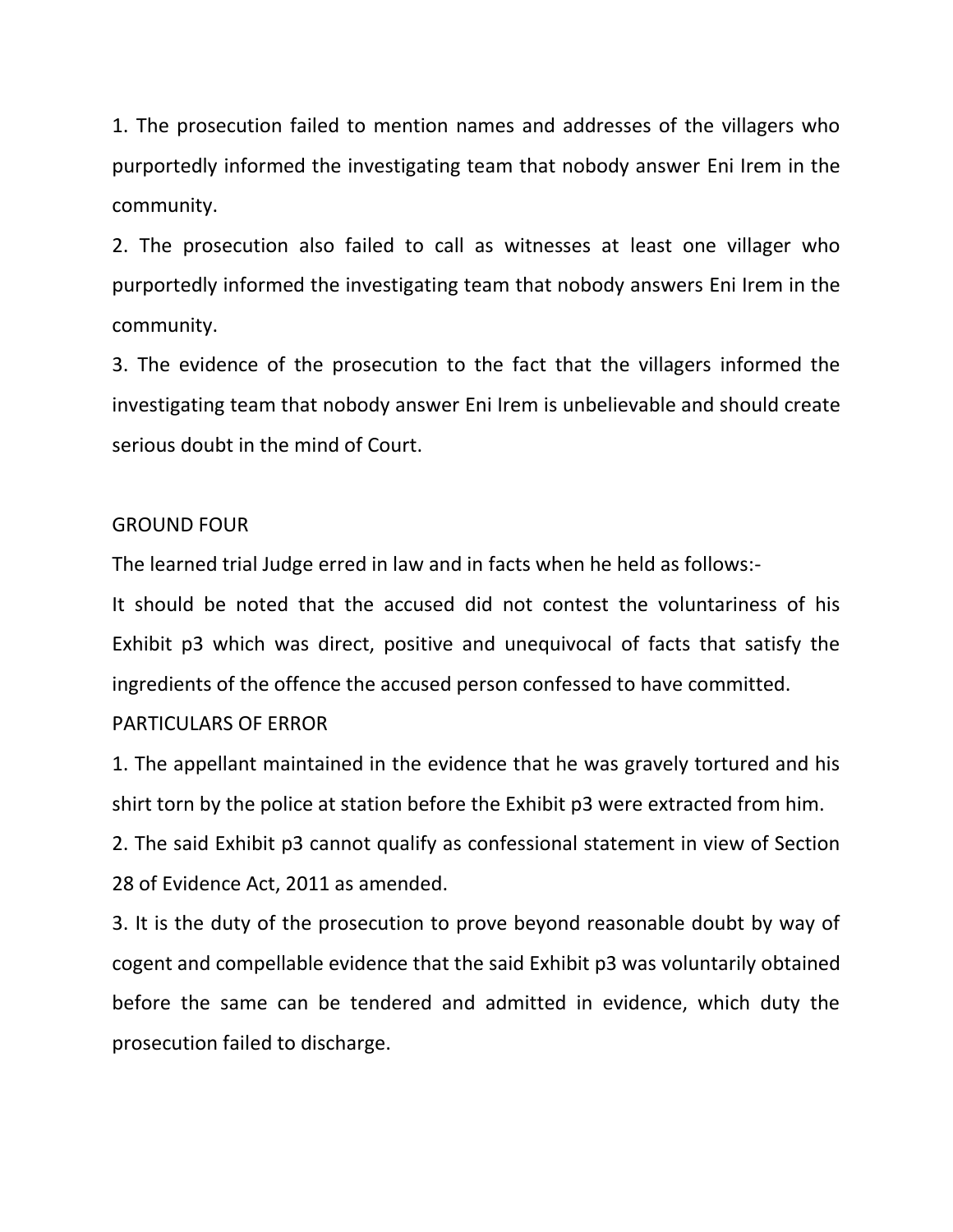### GROUND FIVE

The learned trial Judge erred in law when he held that:-

The above evidence of the victim and other prosecution witness which is consistent was in no way discredited under cross-examination.

#### PARTICULARS OF FRROR

1. The prosecution evidence is full of conflict and inconsistent, capable of raising doubt to culpability of the appellants guilt.

2. It was the PW1 evidence that on 20/2/2015, she was sent to sell bush mango, but PW3 (I. P. O.) who investigated the matter testified that PW1 was sent to sell ukpa on the said fateful day.

3. The I. P. O. have long concluded his investigation and made his findings indicting the appellant for the offence of rape even without medical REPORT an act that showed that the I. P. O. did not properly investigate the case.

#### GROUND SIX

The learned trial Judge erred in law when he failed to afford the appellant the constitutional opportunity of cross examining the prosecution witnesses.

#### PARTICULARS OF ERROR

1. The appellant was apparently not represented by counsel during trial at the Court below.

2. None of the witnesses fielded by the prosecution was cross examined by the appellant.

3. Failure to avail the appellant the opportunity of cross examining the witnesses fielded by the prosecution endangered the constitutional right of the appellant.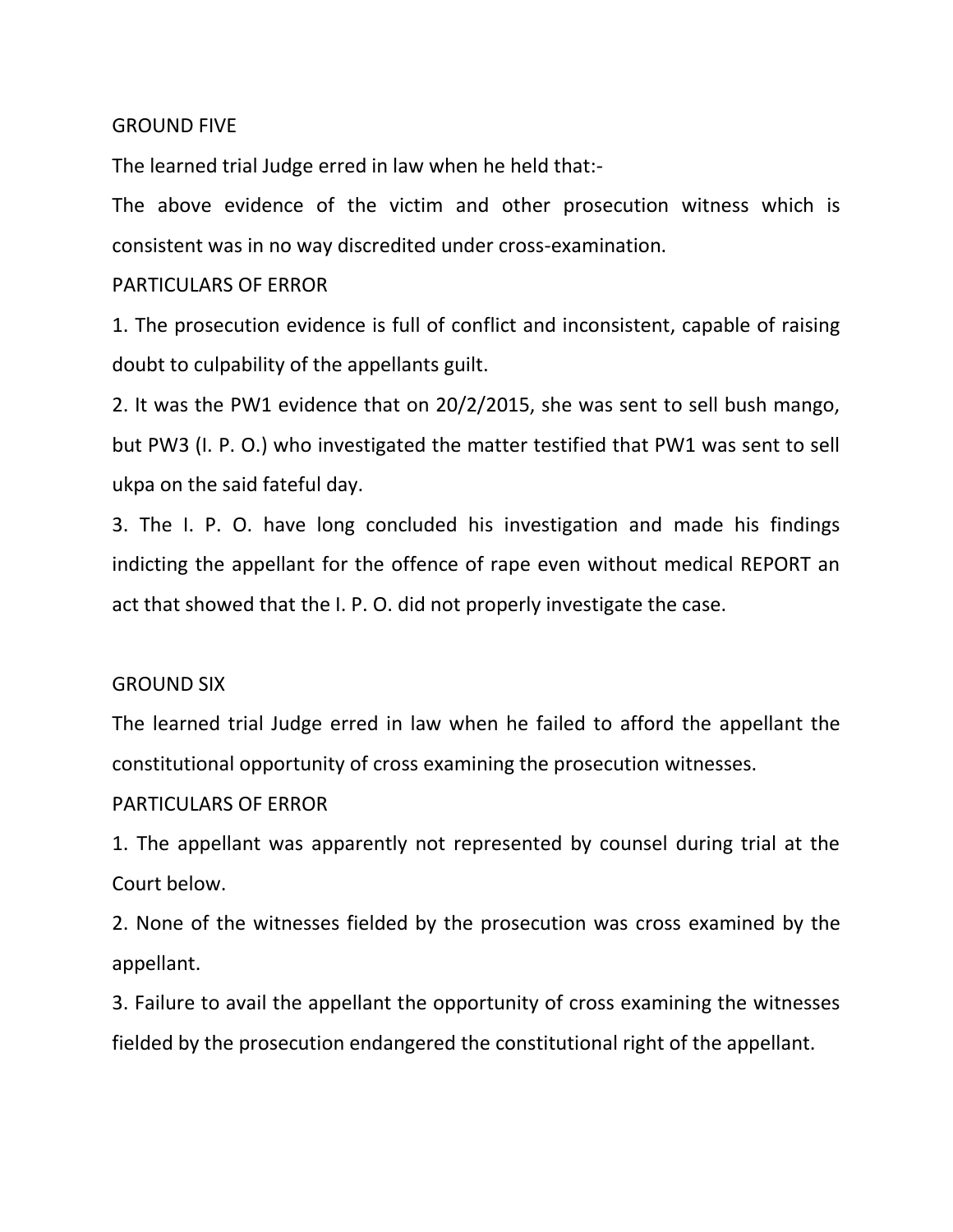4. Evidence of the lower Court crystallize that the appellant is not educated or lettered, not to talk of being a lawyer.

#### GROUND SEVEN

The learned trial Judge erred in law when he held as follows:-

In the light of the entirety of the above evaluation of the evidence led in proof of his charge by the prosecution, I hold that the prosecution by the totality of the evidence adduced in this case has successfully discharged the burden of proving the guilt of the accused in this charge beyond reasonable doubt.

#### PARTICULARS OF ERROR

1. The prosecution failed to prove beyond reasonable doubt through credible evidence that the appellant and no other person raped the PW1.

2. The learned trial Judge did not consider evidence of the appellant to the fact that Exhibit p3 was not obtained voluntarily.

#### GROUND EIGHT

The judgment of the lower Court is unreasonable and cannot be supported having regard to the weight of evidence.

The appellant, in order to activate the prosecution of the appeal was armed with the appellants brief of argument, dated and filed on 20th December, 2016. The respondents brief of argument, was settled by I. I. Alobu, Esq., Director of Public Prosecutions, Ministry of Justice, Abakaliki, (with F. N. Nteoma, Esq., Chief State Counsel, J. U. Chukwu, Esq., Principal State Counsel, Miss Chinyere Anoke,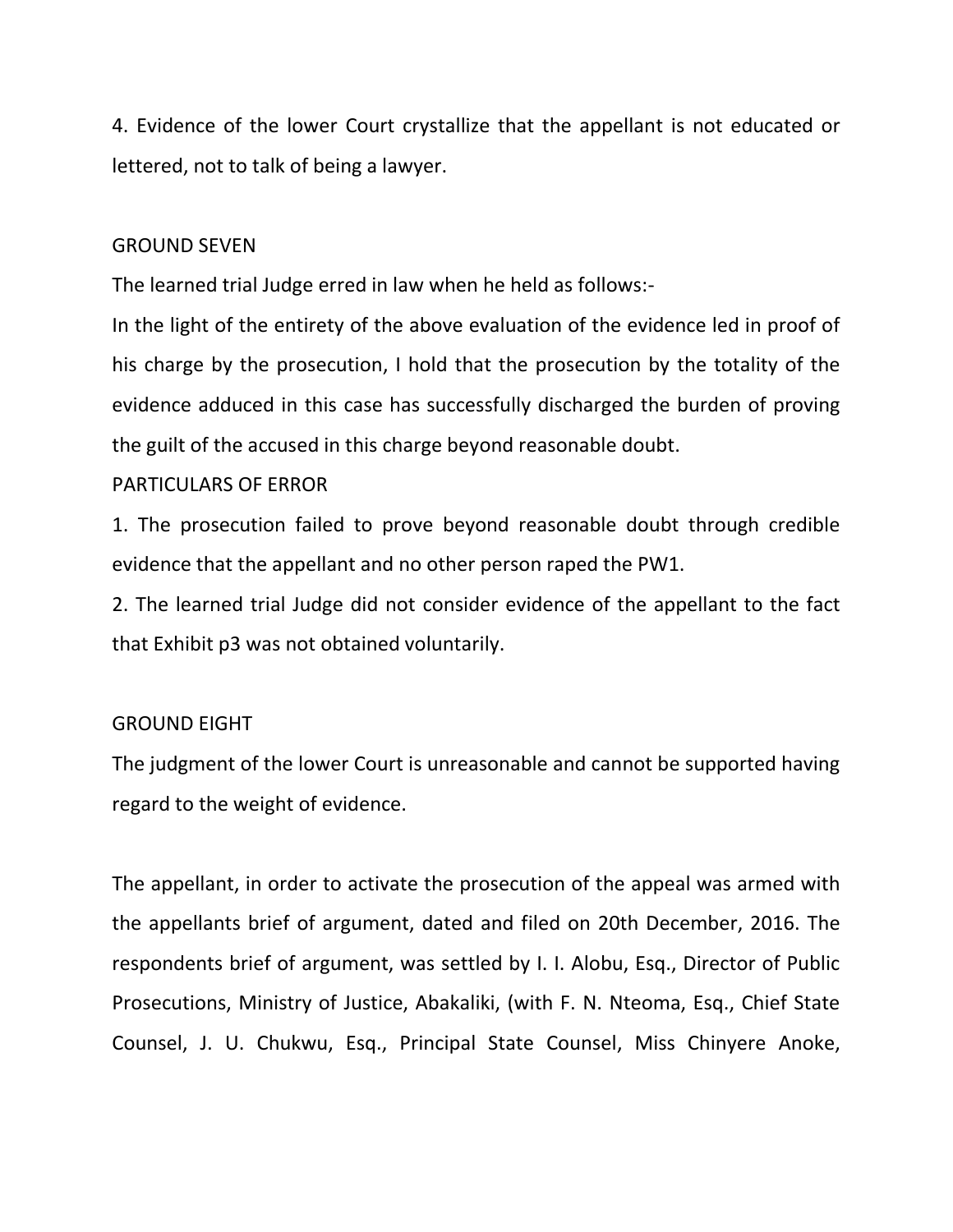Principal State Counsel and G. A. Bamikole, Esq., Legal Officer (NYSC) all of the Ministry of Justice, Abakaliki.

In the appellants brief of argument, three issues were nominated therein for the determination of the appeal. They are, to wit:

1. Whether the prosecution has proved its case of rape against the appellant beyond reasonable doubt?

2. Whether the trial Court was right when it admitted and convicted the appellant based on the alleged confessional statement (Exhibit P3) when the said Exhibit P3 did not comply with Section 28 of the Evidence Act, 2011 as amended?

3. Whether the non representation of appellant by counsel at crucial stage of his trial, did not violate the constitutional right of the appellant?

On the part of the respondent, two issues were suggested for the determination of the appeal, thus:

1. Whether the prosecution has beyond reasonable doubt, proved its case of rape against the Appellant.

2. Whether the non-representation of the Appellant by a counsel at the crucial stage of his trial constituted a violation of the Appellants fundamental right to fair hearing.

Having perused the record of appeal, the judgment of the Court below vis-a-vis the grounds of appeal against that judgment and the issues nominated by the respective counsel to the parties. I am satisfied that the two issues nominated by the respondent which covers issues 1 and 3 of the appellants, are sufficient to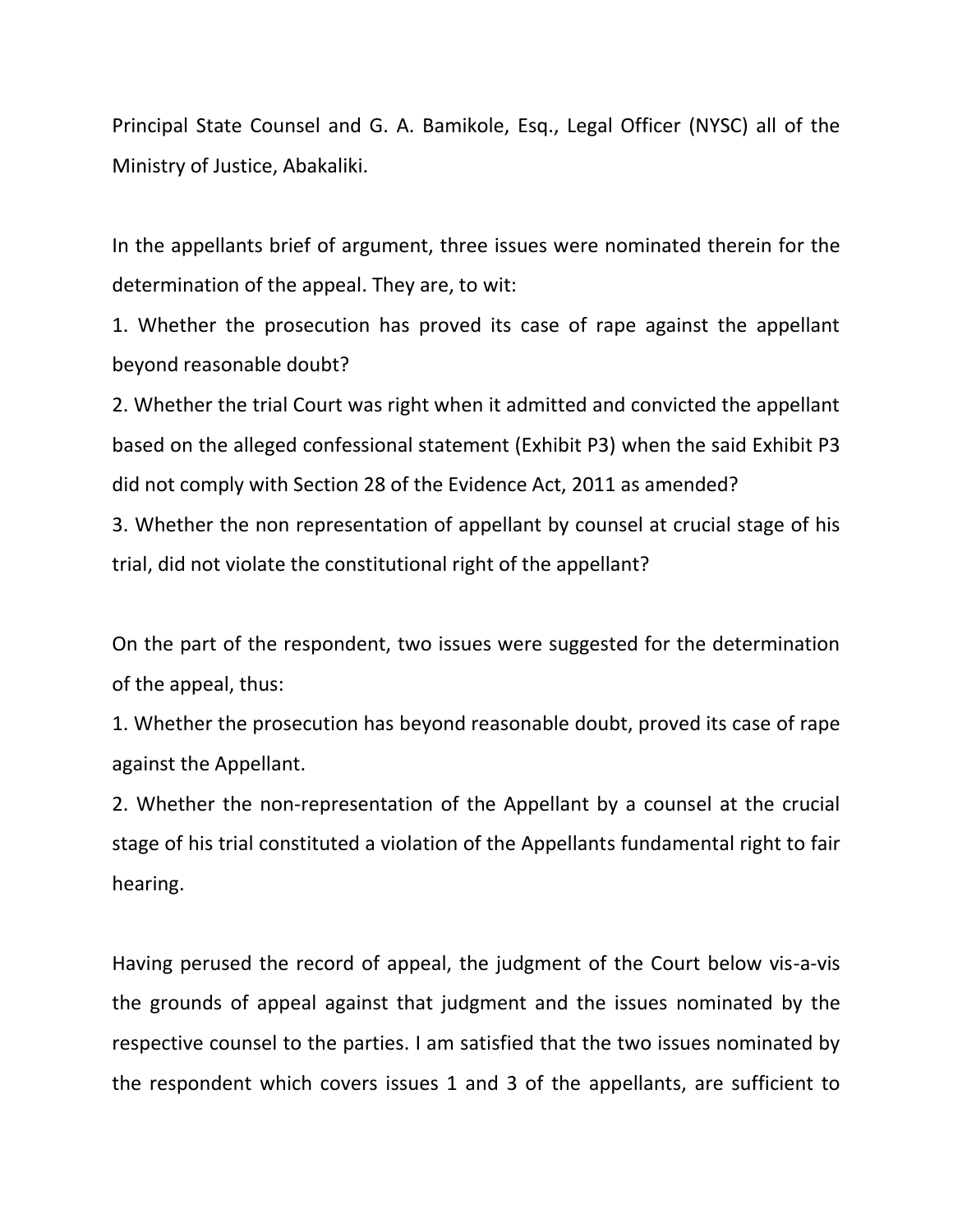resolve this appeal. Therefore, the two issues for my consideration and determination are:

1. Whether the non-representation of the appellant by counsel at the crucial stage of his trial, did not violate the constitutional right of the appellant?

2. Whether the prosecution proved beyond reasonable doubt, its case of rape against the appellant?

The two issues shall be taken and considered one after the other as re-arranged above, by me.

Arguing issue 1, the appellants learned counsel contended that the Court below ought to have adjourned the trial proceedings of 24th June, 2016 when it discovered that the appellants counsel was not in Court to represent him and cross-examine the prosecution witnesses no. 3 and 4 whose evidence were vital. He submitted that the offence of rape, being a serious one required the attention of a lawyer, placing reliance on Rabiu v. The State (2005) NWLR (pt. 925) 491 at 516. He insisted that the appellant was denied of his constitutional right to fair hearing.

The respondents counsel, arguing per contra, submitted that the appellant having conducted his defence pursuant to Sub section (6)(d) of Section 36 of the 1999 Constitution, as amended, was not denied his right to fair hearing. He referred to Okeke v. Oruh (1999) 6 NWLR (pt. 606) 175; Faretta v. California 422 US 806, 95 ct. 2525 (1975), cited in Harold Chase and Craig Duart, Constitutional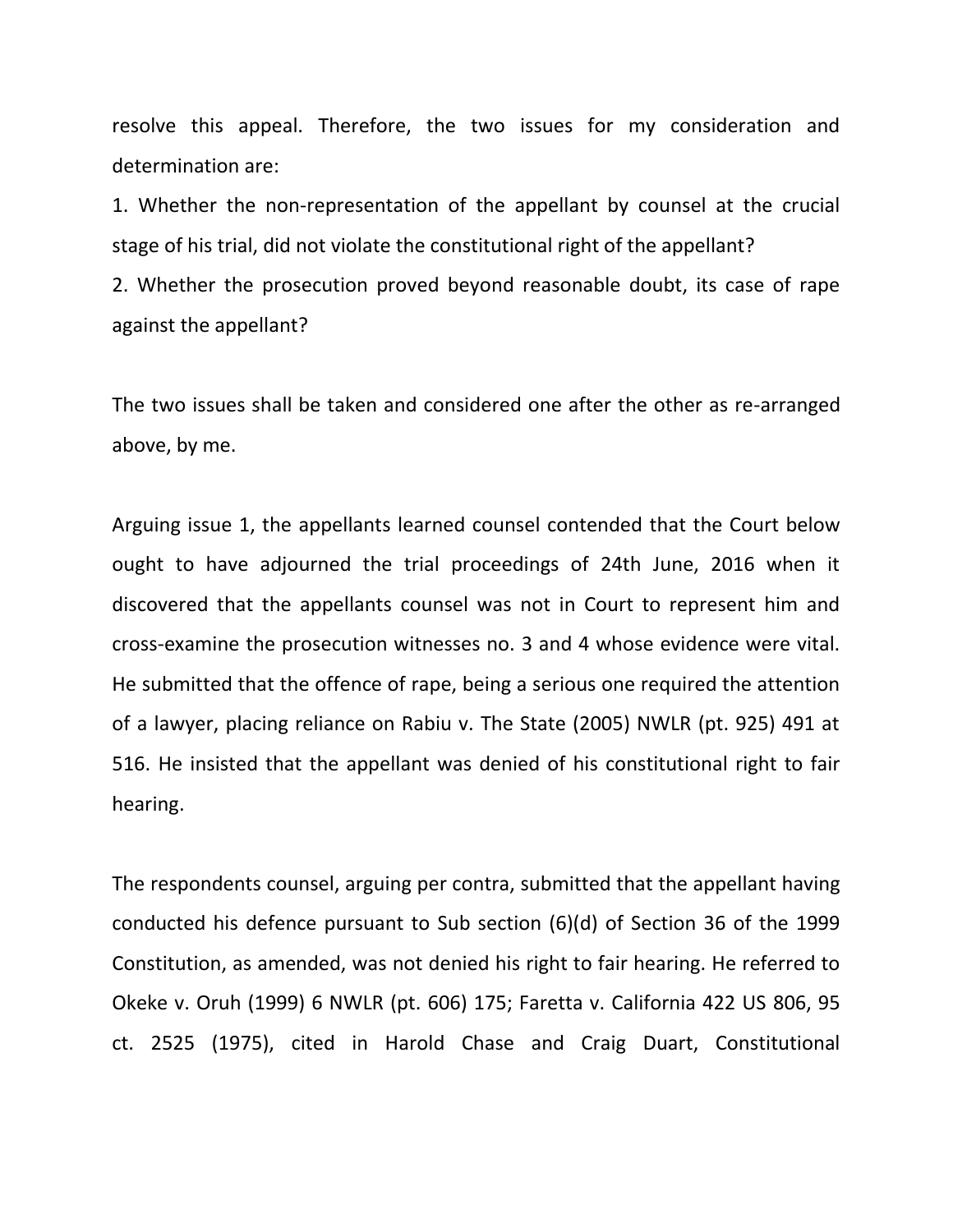Interpretation Cases, Essays, Materials, 2nd Edition, St. Paul Minnesota, West, 1989, page 959.

Resolution:

I should state emphatically straight away, that fair hearing is the touchstone of justice. And that nothing rankles the spirit and soul of a person than a resonating feeling that he was not afforded a fair hearing in a Court of law, in a matter that was decided against him in that Court. That is why, in Section 36(1) of the 1999 Constitution (as amended), the hallowed principle of fair hearing is clearly entrenched and enshrined. This principle was succinctly reiterated in Rear Admiral Francis Agbiti v. The Nigerian Navy (2011) 2 SCNJ 1; (2011) LPELR 2944 (SC) at p. 47 per Adekeye, JSC, inter alia:-

The basic criteria and attributes of fair hearing are:

(a) That the Tribunal or Court must hear both sides not only in the case but also on material issue in the case before reaching a decision.

(b) That having regard to all the circumstances in every material decision in the case, justice must not only be done but must manifestly and undoubtedly be seen to have been done. The right to fair hearing is a fundamental constitutional right guaranteed by Section 36(1) of the 1999 Constitution; any breach of it particularly in trials renders same null and void.

In the instant case, the appellants counsel, one A. S. Enyi, appeared for him on 4th March, 2016 when the appellants plea was taken. He also appeared in Court and moved the application for bail of the appellant which was refused on 8th April, 2016. He also appeared for the appellant on 23/9/16 (sic) when the PW1 and PW2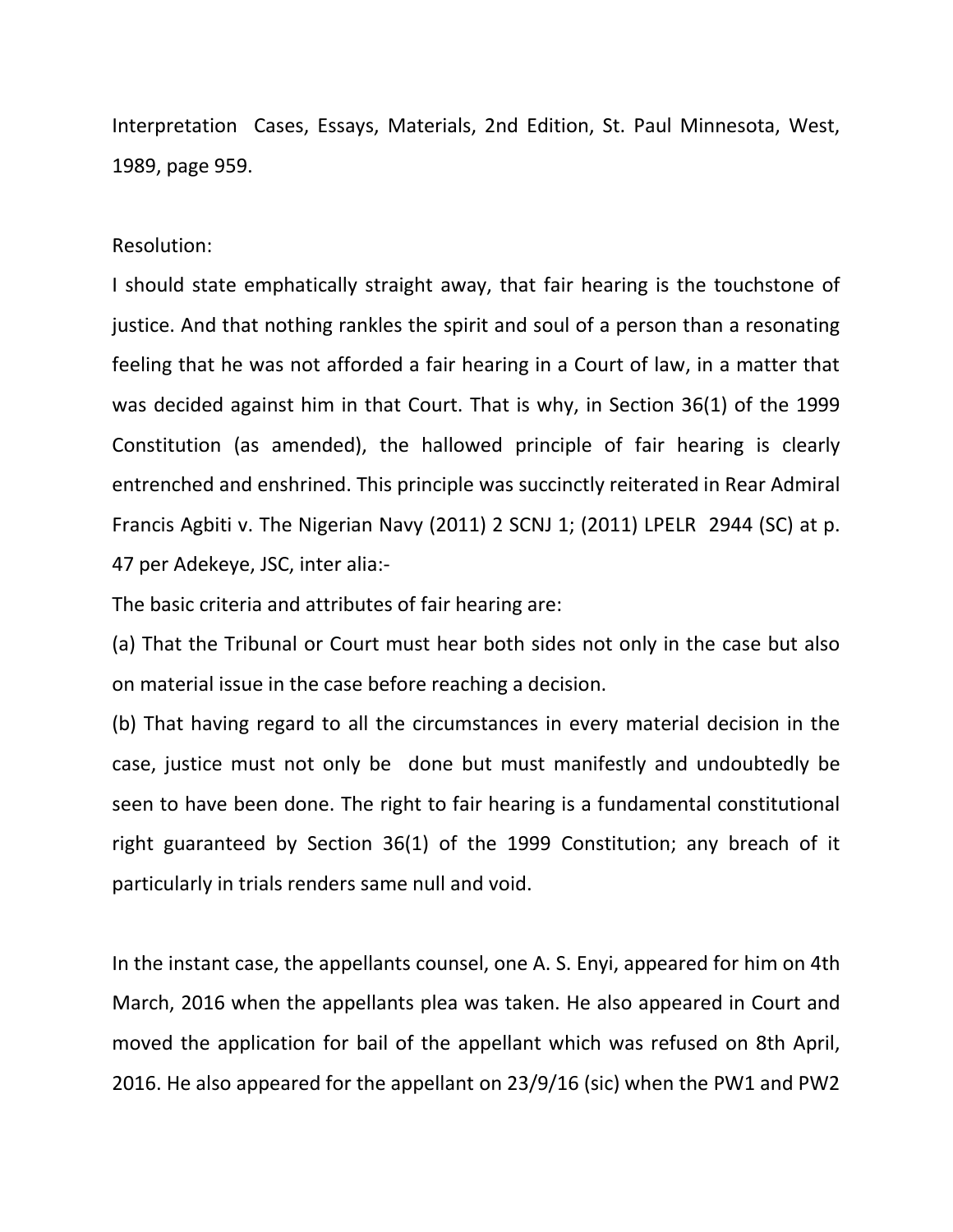testified and he cross examined them. The case was then adjourned by consent of both counsel to 24/6/2016 for continuation of hearing. However, the record of appeal at page 55 thereof indicates that on 24/6/2016, the appellants counsel was absent from Court. On that day, the PW3 Cpl. Chukwu Julius, testified for the prosecution and tendered into evidence, Exhibit P1- his investigation report; Exhibit P2- A report from Afikpo South Divisional Police Station in respect of the case. Thereafter, the record of appeal at page 57 thereof indicates as follows:

PW3 here is the statement the accused transferred from Police Divisional Headquarters Afikpo South.

I apply to tender the justified (sic) statement as exhibit.

Accused I identify, the statement.

Accused my statement.

The statement of accused dated 20th February, 2015 received in evidence and marked Exhibit P3. Here is the statement accused entered (sic) to me at the State Headquarters Abakaliki. I apply to tender same evidence as Exhibit send (sic) I identify, the statement of the one I made at the CID Abakaliki. Statement of Accused 4th March, 2015 receive (sic) in evidence and marked exhibit P4. "

Thereafter, the PW3 was cross-examined by the appellant himself at pages 57 58 of the record of appeal. Then, at the sitting of the Court below on 4/3/2016 (sic) PW4 Dr. Michael N. Urom who issued a medical report on the prosecutrix (PW1), testified and through him the medical report was tendered thus:

I apply to tender the medical report identified by the witness as Exhibit report medical report is shown to the Court.

Accused I have seen the report.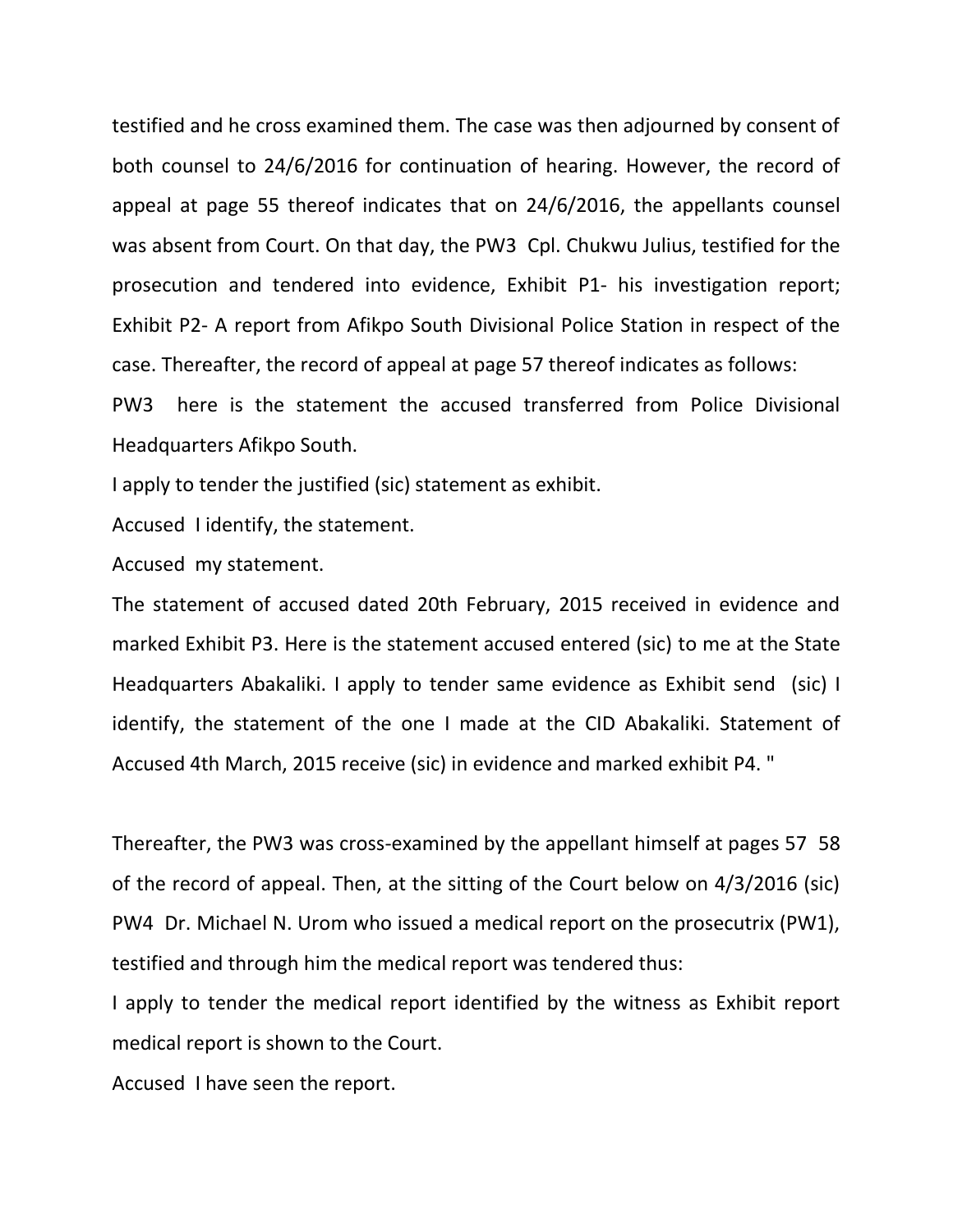Court: Medical report dated 6th March, 2015 received in evidence and marked Exhibit P5. "

Again, the appellant himself cross-examined the PW4 at pages 59 60 of the record of appeal. And when PW5 gave evidence on same date, she was crossexamined personally by the appellant.

I discovered and it is apparent, ex facie from the record of appeal, that right from 24/6/2016 when PW3 gave evidence and the appellants counsel A. S. Enyi, was absent from the Court proceedings, without the courtesy of writing to the Court, explaining his absence from Court, the appellant never prayed/asked for an adjournment on account of the absence of his counsel from Court. He, indeed conducted the case from that date through the subsequent days of the trial proceedings to the end, for and by himself. He never asked for an adjournment which was refused by the Court below.

Now, Section 36 (6)(d) of the 1999 Constitution of the Federal Republic of Nigeria, as amended, provides, inter alia:

36.(6) - Every person who is charged with a criminal offence shall be entitled to (d) examine, in person or by his legal practitioner, the witness called by the prosecution before any Court or Tribunal and obtain the attendance and carry out the examination of witnesses to testify on his behalf before the Court or Tribunal on the same conditions as those applying to the witnesses called by the prosecution......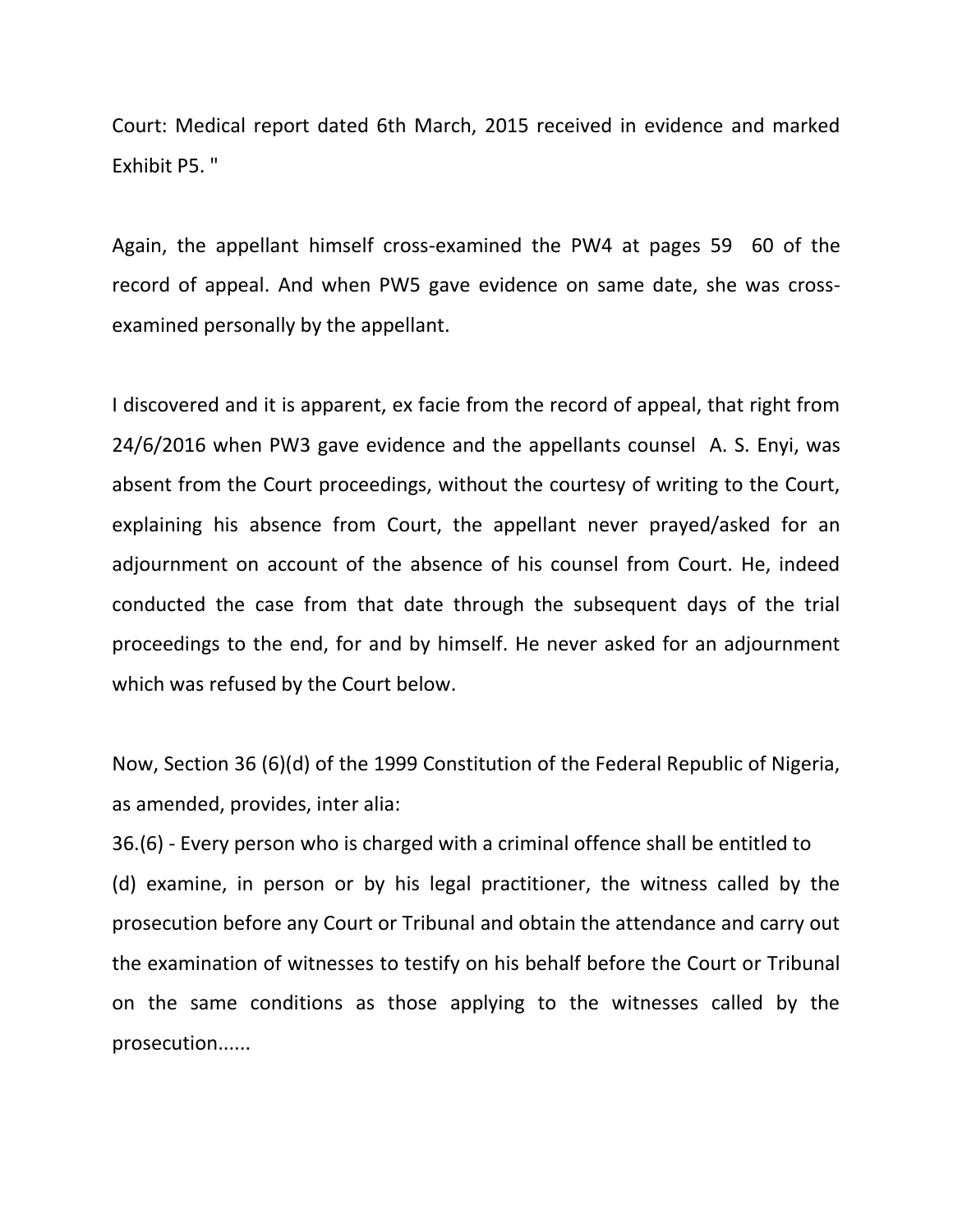In the circumstances and facts of this matter, it is clear to me that the appellant rightly exercised his fundamental right to fair hearing as stipulated under Section 36(6)(d) of the Constitution (supra). To my mind, the submissions of appellants counsel could have been of considerable weight, if the appellant had applied for an adjournment on account of the absence of his counsel from Court and he was refused the indulgence of such an adjournment. However, that is not the situation here. Therefore, I do not think that it is an ingenuous contention that in all situations and cases, an appeal predicated on a denial of fair hearing by a party such as the appellant herein, is a talisman or cure for all medicine to impugn and damnify a Court proceedings.

This point was strongly and succinctly stated by the learned jurist, Niki Tobi, J. S. C., in Orugbo v. Una (2002) 16 NWLR (pt. 792) 172; (2002) 9 SCNJ 12 at page 17, that:

The true test of fair hearing is the impression of a reasonable person who was present at the trial whether from his observation, justice has been done in the case. See Mohammed v. Kano N. A. (1969) 1 All NLR 428; Funduk Engineering Ltd v. Mcarthur (1995) 4 NWLR (pt. 392) 640; Col. Yakubu (Rtd) v. Governor of Kogi State (1995) 8 NWLR (pt. 414) 386. The reasonable man should be a man who keeps his mind and reason within the bounds of reason and not extreme. And so if in the view of a reasonable man who watched the proceedings, the principle of fair hearing was not breached, an appellate Court will not nullify the proceedings. Fair hearing, which as entrenched in the Constitution, is based on determining or testing the constitutionality of a trial in terms of procedure. It is a very fundamental principle of law which the parties and the Courts are free to apply in relevant situations in relation to the facts of the case and not in vacuum.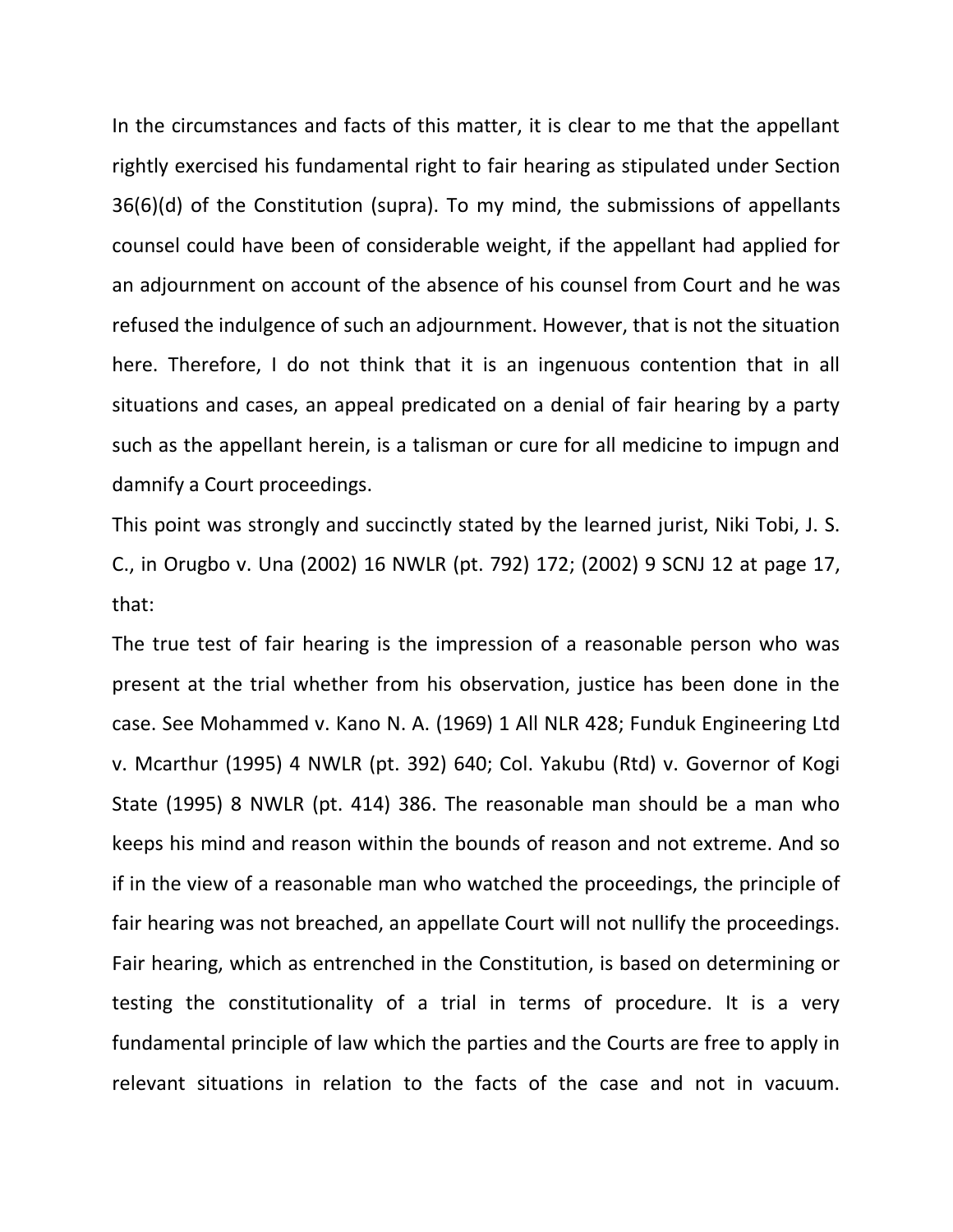Accordingly, where the facts of the case reject the principle, the Court will have no competence to force the principle of law on the case.

Furthermore, the learned Law Lord, at pages 36 37 of the report, concluded, thus:

Fair hearing is not a cut-and-dry principle which parties can, in the abstract, always apply to their comfort and convenience. It is a principle which is based and must be based on the facts of the case before the Court. Only the facts of the case can influence and determine the application or applicability of the principle. The principle of fair hearing is helpless or completely dead outside the facts of the case.

In the circumstances and facts of the instant case as I demonstrated earlier in this judgment, I am of the considered and firm opinion that the complaint of fair hearing at appellants instance is more of flying a kite and unreal. It is therefore unavailing to him. So, I resolve issue 1 against the appellant and in favour of the respondent.

With respect to issue 2, the appellants contention is that his statement in Exhibit P3 was rejected by him in Exhibit P4 because he was tortured and beaten when he made the earlier statement, that is, Exhibit P3. Therefore, according to him, the said Exhibit P3 was not voluntarily made by him and ipso facto, it was not a confessional statement pursuant to Section 28(2) of the Evidence Act.

On the other hand, the learned Director of Public prosecutions, for the respondent, submitted that Exhibit P3 was freely and voluntarily made by the appellant who identified it as his statement when it was being tendered into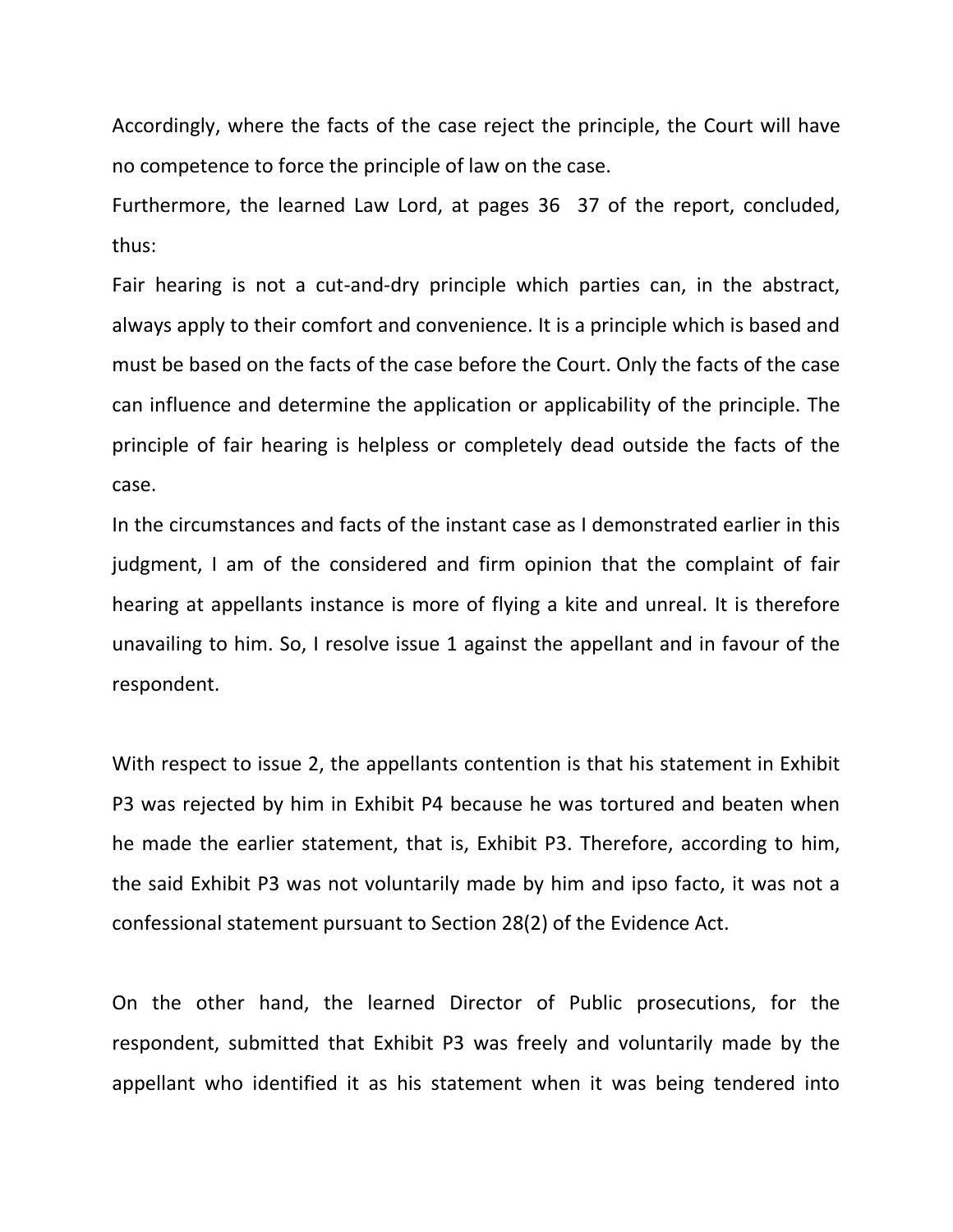evidence, without any objection to its admissibility into evidence. Furthermore, he submitted that there are other facts ascertained from the evidence of PW1 and PW4 which are outside Exhibit P3 to corroborate the facts stated by the appellant in the said Exhibit P3, which he retracted in Exhibit P4 and in his evidence in Court. Therefore, according to him, the appellant was rightly convicted on his confessional statement in Exhibit P3.

#### Resolution:

The vexed question of retraction of confessional extra judicial statements, by accused persons, has engaged the attention of our Courts over the years. Generally, it is settled law, that there is no evidence stronger than a persons own admission or confession of his complicity in the offence for which he is arraigned in Court for trial. Therefore, the Court can convict on such a confession by an accused person. Golden Dibie & Ors. v. The State (2007) 3 SCNJ 160. And there is nothing esoteric or strange about resiling from or denying/retracting a confessional statement by an accused person.

It is not unnatural that at the earliest phase of the commission of an offence, the sense or feeling of guilt weighs more on the mind of the offender, but with passage of time, his mind gets toughened again which invariably leads to an afterthought and eventual retraction of the earlier confessional statement that was made by him. Hence, soon after the offence, their consciences are more pricked and so they are goaded to be truthful in their extra-judicial statements.

The important thing of consideration for the Court, is that if it is convinced that the confession of guilt was freely and voluntarily made and the Court is satisfied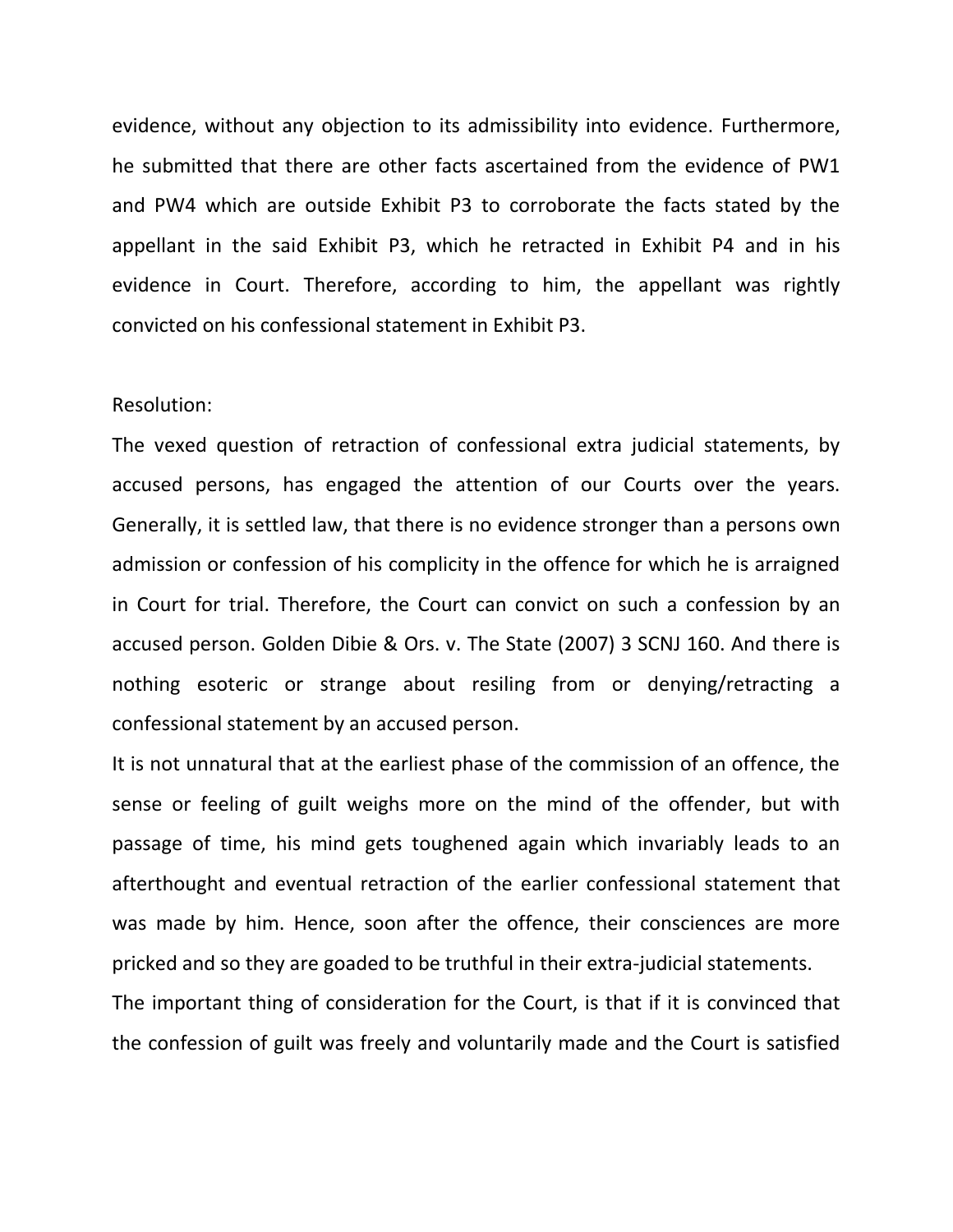as to its truth, the accused person can be convicted on it. Akpan v. The State (2001) 15 N.W.L.R. (pt. 737) 745.

The above notwithstanding, the Supreme Court had held in a plethora of authorities to the effect that it is expedient and desirable that where an accused person has denied making the confessional statement, the trial Court should look for some evidence, however slight, outside the confession to confirm that it was a true confession. Emmanuel Nwaebonyi v. The State (1994) 5 N.W.L.R. (pt. 343) 138; Effiong v. The State (1998) 8 N.W.L.R. (pt. 562) 362; Golden Dibie & 2 Ors. v. The State (2007) 3 SCNJ 160 at 171 172; Osetola v. The State (2012) ALL FWLR (pt. 649) 1020; Osuagwu v. The State (2013) 1 S.C.N.J 33 at 57.

The apex Court, in order to put the Courts on firma terra, before grounding a conviction on a retracted confessional statement, evolved a six parameter test in gauging the veracity and truthfulness of such confessional statements. His Lordship, Adekeye, J.S.C. in Haruna v. Attor. Gen. Federation (2012) LPELR 7821 (SC) at pages 28 29, succinctly stated that:

A Court can convict on the retracted confessional statement of an accused person but before this is properly done, the trial judge should evaluate the confession and the testimony of the accused person and all the evidence available. This entails the trial judge examining the new version of events presented by the accused person which is different from his retracted confession and the judge asking himself the following questions

Is there anything outside the confession to show that it is true? a. Is it corroborated? b. Are the relevant statements made in it of facts true as far as they can be tested? c. Did the accused person have the opportunity of committing the offence charged? d. Is the confession possible? e. Is the confession consistent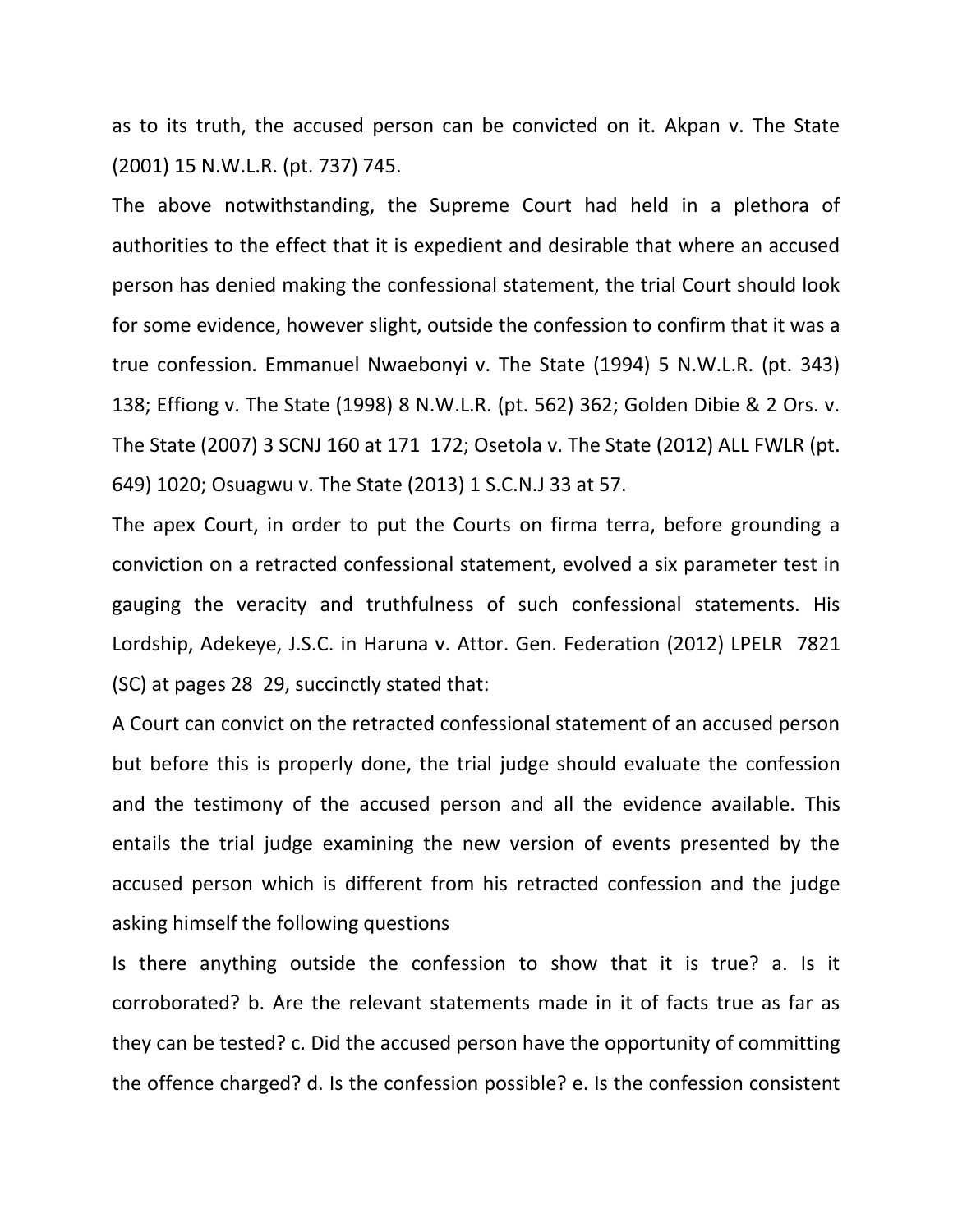with other parts which have been ascertained and have been proved? R. v. Sykes (1913) CAR pg. 113. R. v. Omokaro (1941) 7 WACA pg. 146. Achuba v. State (1976) NSCC pg. 74. Yusufu v. State (1976) 6 S.C. 167.

Further see Afolabi v. The State (2013) 6 SCNJ (pt. 1) 159 at 192; Osetola v. The State (2012) LPELR 9348 (SC) at pp. 32 33; Karimu Sunday v. The State (2018) 1 NWLR (pt. 1600) 251 at 278.

The appellant in his extra-judicial statement made in Exhibit P3 on 23rd Feb., 2015, stated thus:

I wish to state here that, I know one Ukpai Arusi Onu m he is from Ezukpai Amangwu and is his brother. That it is only on 21/2/2015 when I went to Eni Irem m house that I know Ezinne Ukpai who stayed with me only that day alone. That when I took her to my house stays in the house since 8 oclock in the morning of same 21/2/2015 till 5 pm in the evening. I know that I had unlawful carnal knowledge of her and gave her close up to brush her mouth and also gave her money to go and buy food items which she cook and eat and left some for (him) me in the house. It is the mother that told me to search for Ezinne Ukpai (f) since she has not been seen for days. I only know that the said girl was staying in the house of Eni Irem for more than six days and of which he confirmed that the said Ezinne Ukpai was with the said Eni Irem. That on that 21/2/2015, I left her in the house when she was shouting, raising alarm for people to come for her rescue that he didnt know that this is what is going to happen. That on same date, I called on a policeman serving in this Division that I have his phone number who then told me that he is on patrol. I know that the complainant and myself are in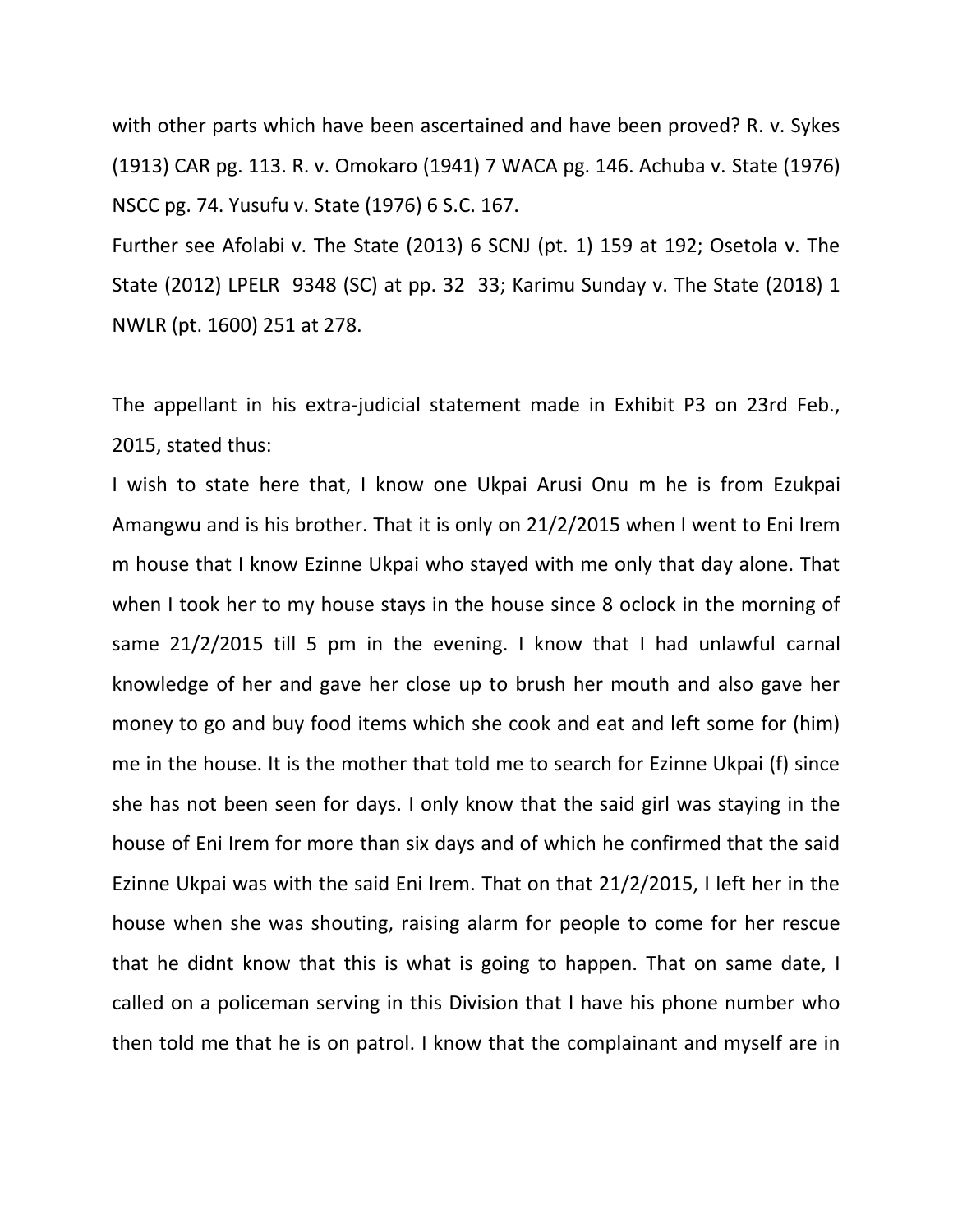different political party group that why they wanted to undue me. I know that I have committed an offence, please forgive me that is all my statement.

The ipse-dixit of the appellant in Exhibit P3, undoubtedly, was a confessional statement of his admission in respect of the charge against him. Exhibit P3 has all the trappings of the requirement in Section 28 of the Evidence Act, 2011 and the law is well settled to the effect that once an accused person makes a statement which states categorically that he committed the offence with which he was charged, he can be convicted upon that confessional statement. Kasa v. The State (2008) 2 SCNJ 375 at 423; Abdullahi & Ors v. The State (2013) 5 SCNJ (pt. II) 453 at 473 474. The Supreme Court was very emphatic in Basil Akpan v. The State (2008) 4 5 SC, (pt. II) 1, to the effect that a confession in a criminal trial is the strongest evidence of guilt on the part of an accused person. It is stronger than the evidence of an eye witness because the evidence, borrowing from the daily axiom, comes from the mouth of the horse, who is the accused person. What better evidence than that? He knows or knew what he did and he says or said it in Court. Is there any need for any further proof? I think not. - per Niki Tobi, JSC.

In the instant case, the appellant, at the trial apart from not objecting to the admission into evidence of Exhibit P3, did not allege that he was beaten or tortured in making the confessional statement. If that were the situation, the learned trial judge would have been duty bound, to conduct a trialwithin-trial, in order to determine the voluntariness or involuntariness of the said confessional statement. Osuagwu v. The State (2013) 1 SCNJ 33 at 58 59. However, since that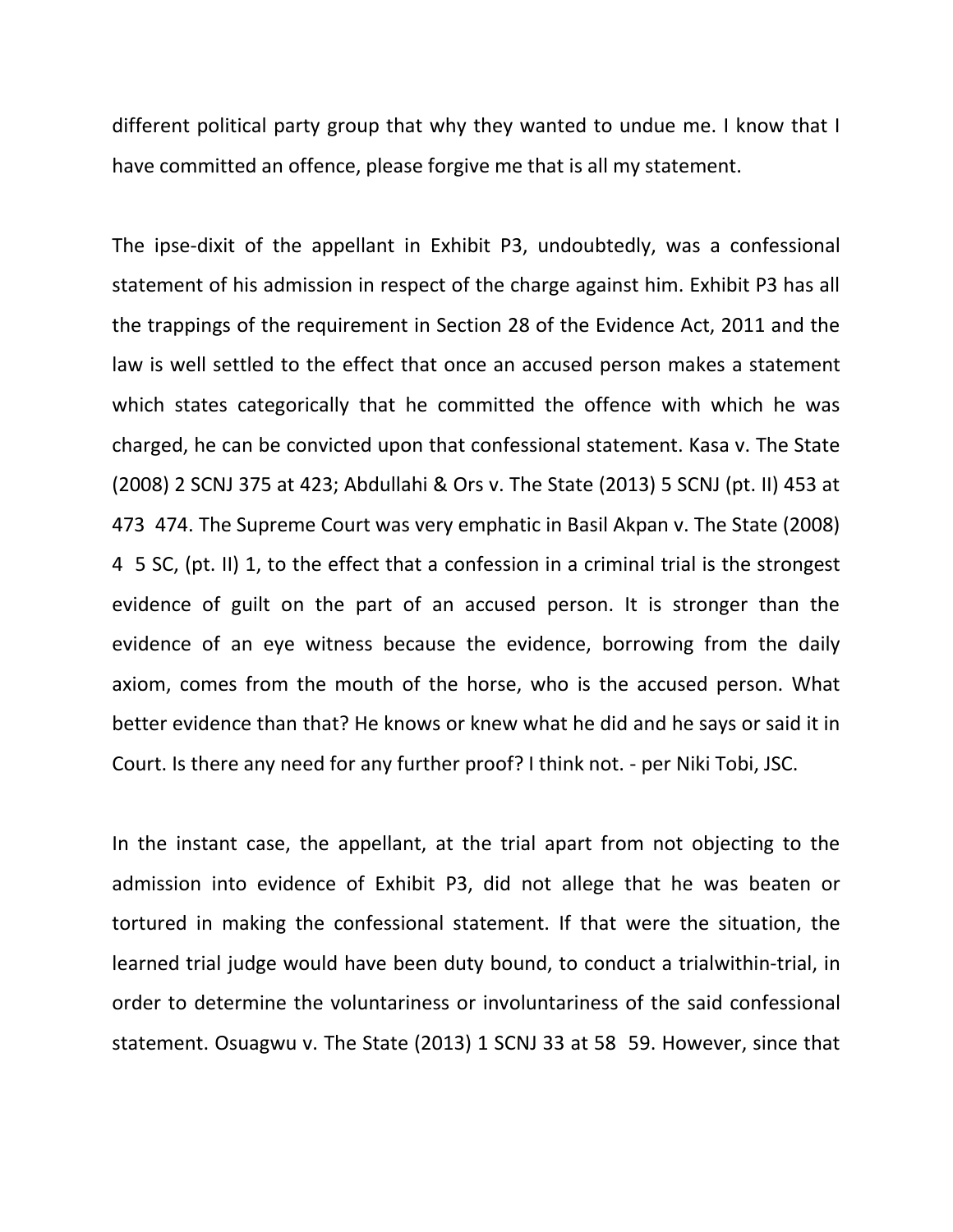was not the scenario at the trial, the learned trial judge was eminently justified in admitting into evidence, the appellants confessional statement, that is, Exhibit P3.

The appellant in Exhibit P4, which he made subsequently on 4th March, 2015, after Exhibit P3, denied the charge/allegation against him. This is what he said in Exhibit P4, to wit:

I of the above name and address voluntarily elect to state as follows. That on the 21/02/2015, I was staying in my house at Amaekpu and the mother to one Ezinne Ukpai Arusi met me and complained to me that for the past five days, she has not seen the daughter and that I should help her find where the girl is and after listening to the woman, I commenced searching for the girl and I saw her in one Eni Irem Ezes house and I asked the boy why the girl is in his house and he said that the girl is his girl friend and I asked her if she know that the mother has been looking for her and I took the girl and the boy to my house. Moreover, I wanted to take them to her mother but I remembered that the mother has gone to the farm. Hence I took them to my house and when I reached my house, I gave her water to wash her face and gave her tooth brush to brush her teeth and I gave her food she cooked and ate and left the remaining one for me which I later ate. I did not have sex with Ezinne. I can remember that I made a statement at Afikpo South Division in respect of this case on the 23rd Feb., 2015 and I signed the statement voluntarily. I want to take the statement I am making here and not the statement I made at Afikpo South Divisional headquarters. The girl later ran away from me and I did not report to anybody when the girl ran away. This is my statement.

Oka Chima Udeh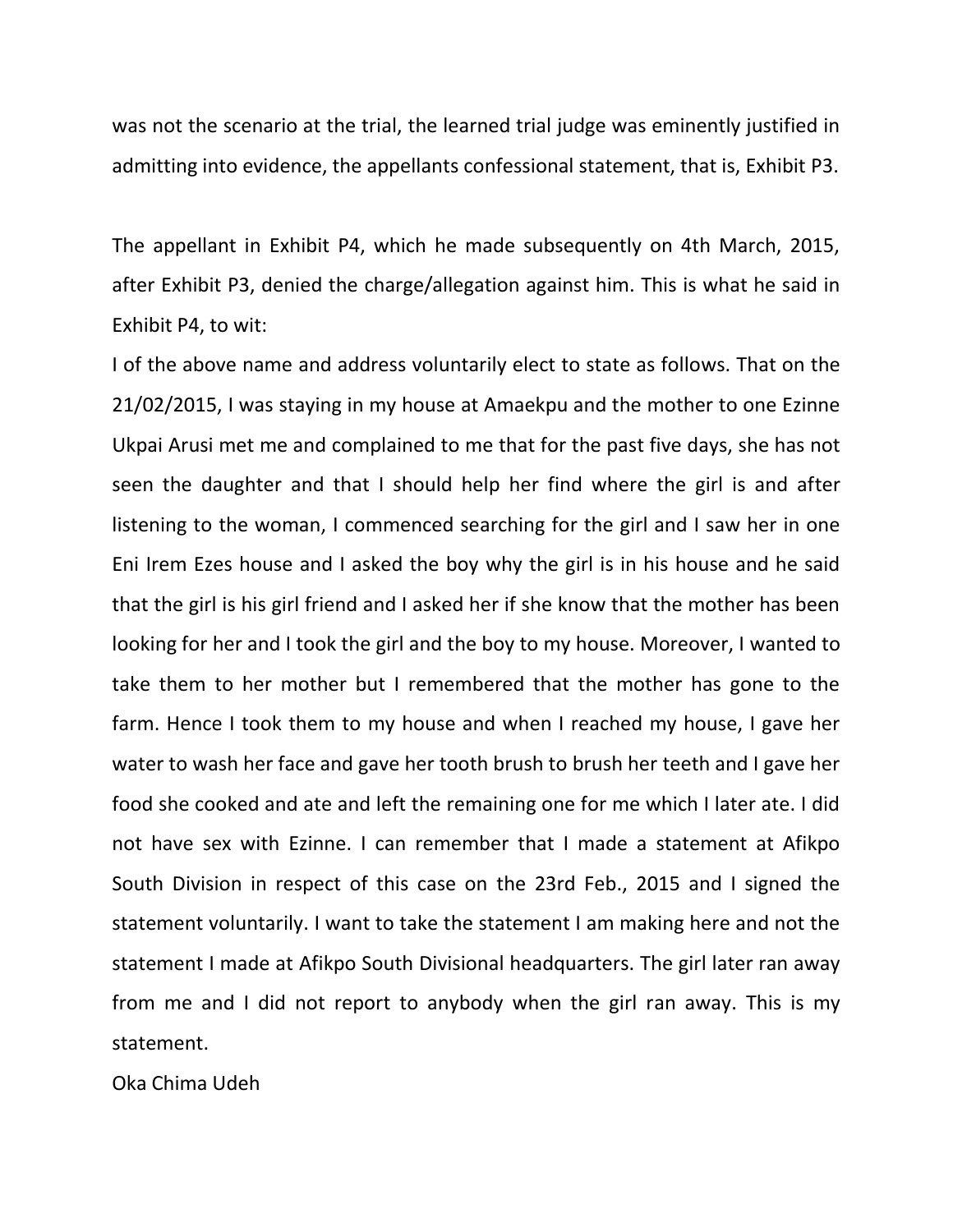Sgd 4/3/2015.

It is intriguing that although the appellant denied having had a carnal knowledge of the prosecutrix Ezinne, in Exhibit P4, he alluded to the statement he had earlier made at Afikpo South Divisional Police Station on 23rd Feb., 2015 and that he made that statement voluntarily. That is Exhibit P3. A part from that, it is glaring to me that from the gamut of Exhibits P3 and P4, it is doubtless, that the prosecutrix Ezinne spent the night of 20th February, 2015 with the appellant, in the latters room. The prosecutrix alleged that she was raped three times on that fateful night, but the appellant in Exhibit P4 said, he did not.

Now, Section 34 of the Ebonyi State Childs Rights and Related Matters Law, 2010 upon which the appellant was charged and arraigned for prosecution provides thus:

Section 34 (1) No person shall have sexual intercourse with a child.

Section 34 (2) A person who contravenes the provision of Subsection (1) of this Section commits an offence of rape and is liable on conviction to imprisonment for life.

Section 34 (3) Where a person is charged with an offence under this Section, it is immaterial that:

(a) the offender believed the person to be of or above the age of eighteen years or

(b) the sexual intercourse was with the consent of the child.

Therefore, to prove the offence of rape, the prosecution is required to establish that: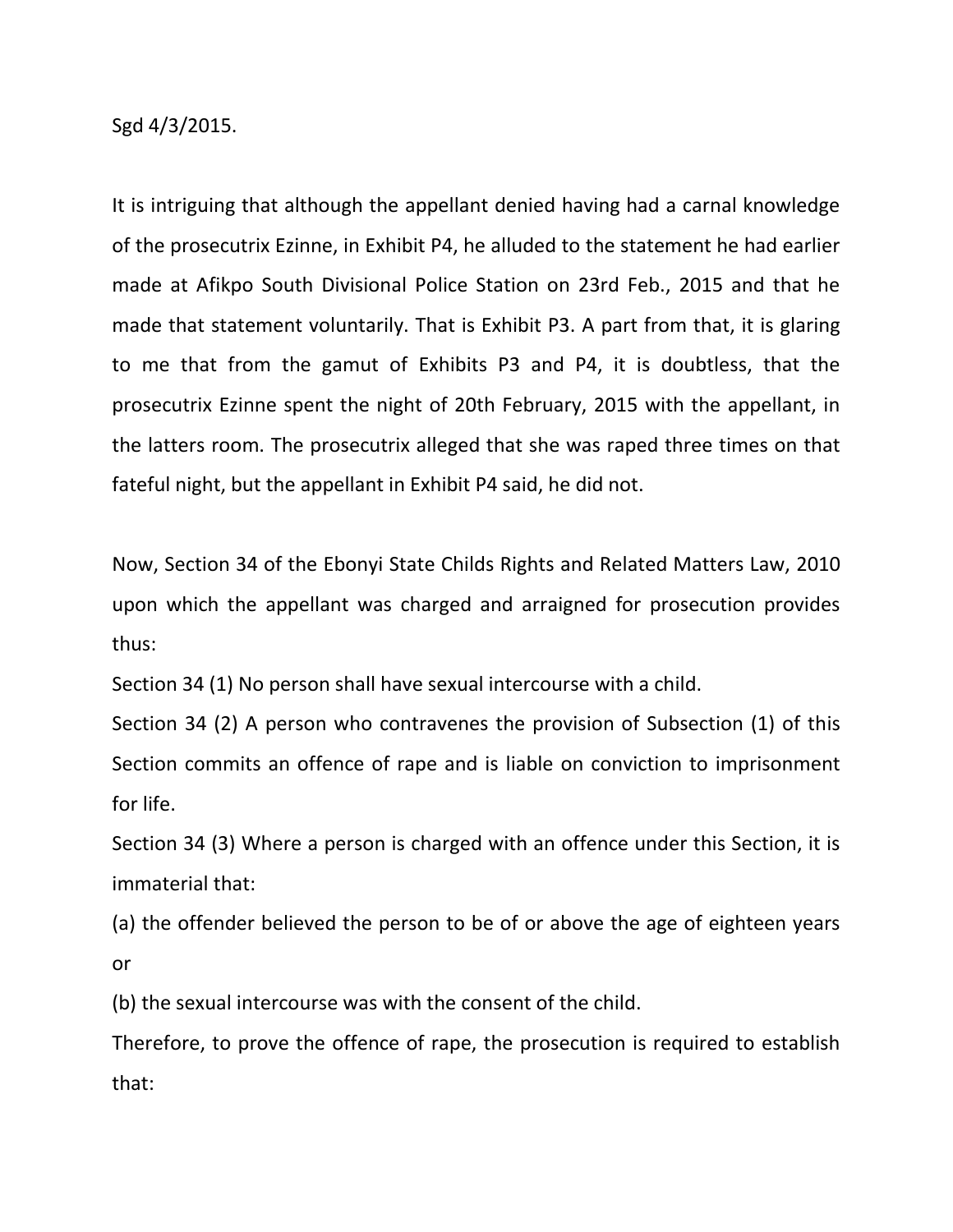- (a) sexual intercourse has taken place,
- (b) that the victim was a child, and
- (c) that the accused person was the man who committed the offence.

The learned trial judge, found that the pieces of evidence proffered by the prosecutrix PW1 and the medical officer PW4 who examined the PW1 after the sexual assault on the latter, were uncontradicted. And after reviewing the evidence of the prosecution witnesses, his Lordship found as follows at page 77 of the record of appeal:

Following from the above, it is my view that the entire evidence of the prosecution which was in no way challenged or contradicted by the defence, establishes on unequivocal terms the fact of rape of the victim in this charge, Ezinne Ukpai. The evidence of the victim (PW1) and the medical doctor (PW4) together with the medical report, Exhibit P5 established the fact of sexual intercourse. It is trite from judicial decision that the term carnal knowledge means sexual intercourse which is complete upon penetration. See the case of Ezigbo v. State (supra) and Adonike v. State (2015) 7 NWLR (pt. 1458) 237. It was part of the evidence of PW1 that accused dragged her into his room and asked her to undress. When she refused, he threatened her with a machete, beat her three times on the back with the machete, tore her cloths and pant and pushed her down. He brought out his penis and inserted into her vagina and had sex with her with blood coming out of her vagina three times that night while tying her mouth and hands. The evidence of PW1 of accused penetrating her vagina with his penis was corroborated by PW4 (the medical doctor) and Exhibit P5 (the medical report).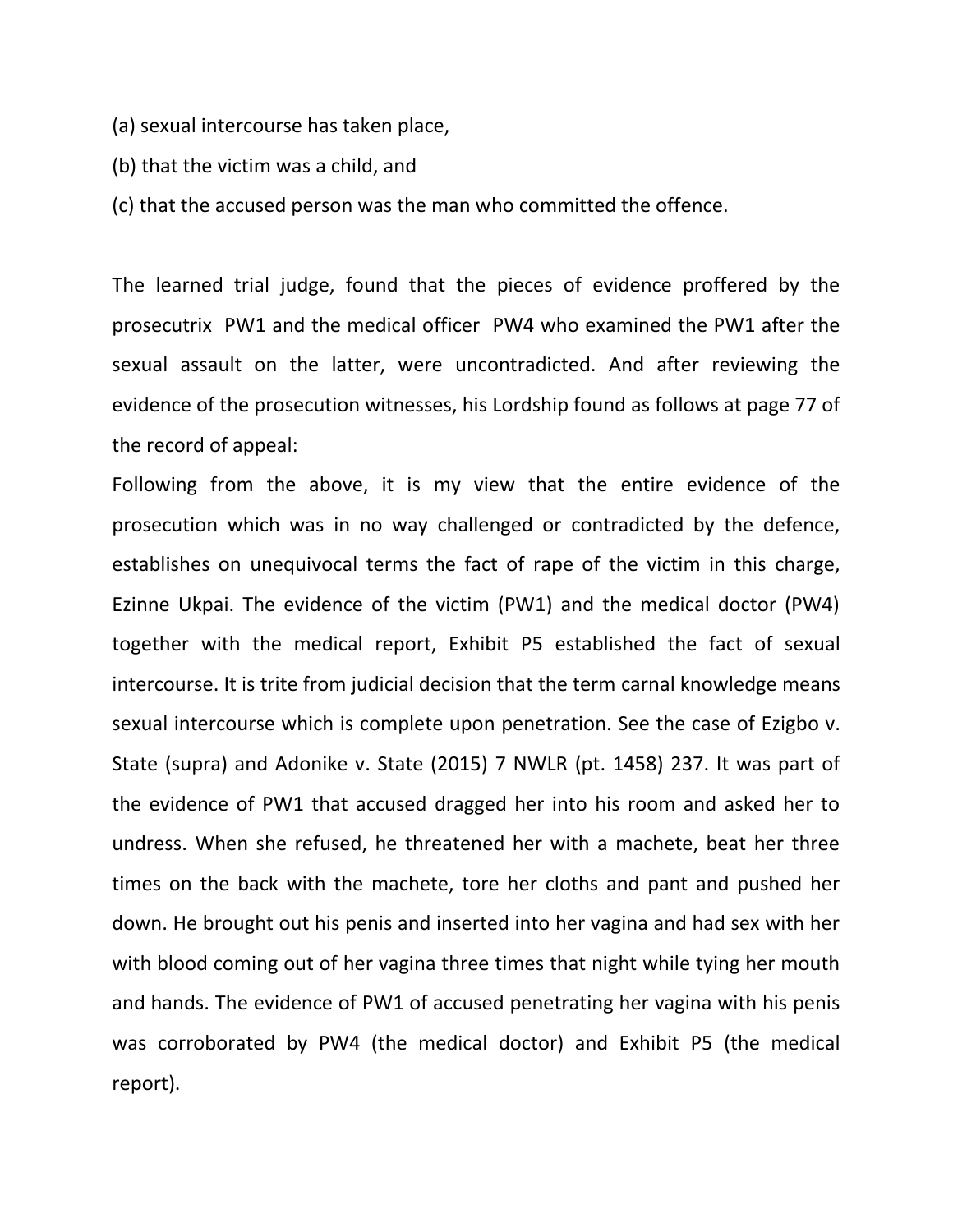In view of all the above, I am of the opinion that the prosecution in this case through credible and contradicted evidence has succeeded in establishing the act of the rape of the victim and I so hold.

I must say that I do not have any difficulty in agreeing with the findings of the learned trial judge. They are borne out of the evidence placed before him. There is a clear connection between the evidence of PW1 with that of PW4 vis-a-vis Exhibit P5. I am satisfied that the evidence of PW4 read together with Exhibit P5, clearly connected with the sexual defilement of the PW1 by the appellant. In other words, the evidence of PW1 was amply corroborated with the evidence of PW4.

In Iko v. The State (2001) 14 NWLR (pt. 732) 221 at pp. 240 241; (2001) LPELR 1480 (SC) at pages 12 14, my Lord Kalgo, JSC succinctly stated that:

Corroboration in my understanding simply means confirming or giving support to either a person, statement or faith. What then constitute corroboration in law? In R. v. Baskerville (1916 17) All ER Reprint 38 at 43, Lord Reading CJ defined what evidence constitutes corroborative evidence for the purpose of the statutory and common law rules when he said:-

We hold that evidence in corroboration must be independent testimony which affects the accused by connecting or tending to connect him with the crime. In other words, it must be evidence which implicates him, that is, which confirms in some material particular not only the evidence that the crime has been committed but also that the prisoner committed it. The test applicable to determine the nature and extent of the corroboration is thus the same whether the case falls within the rule of practice at common law or within that class of offence for which corroboration is required by statute It therefore follows, in my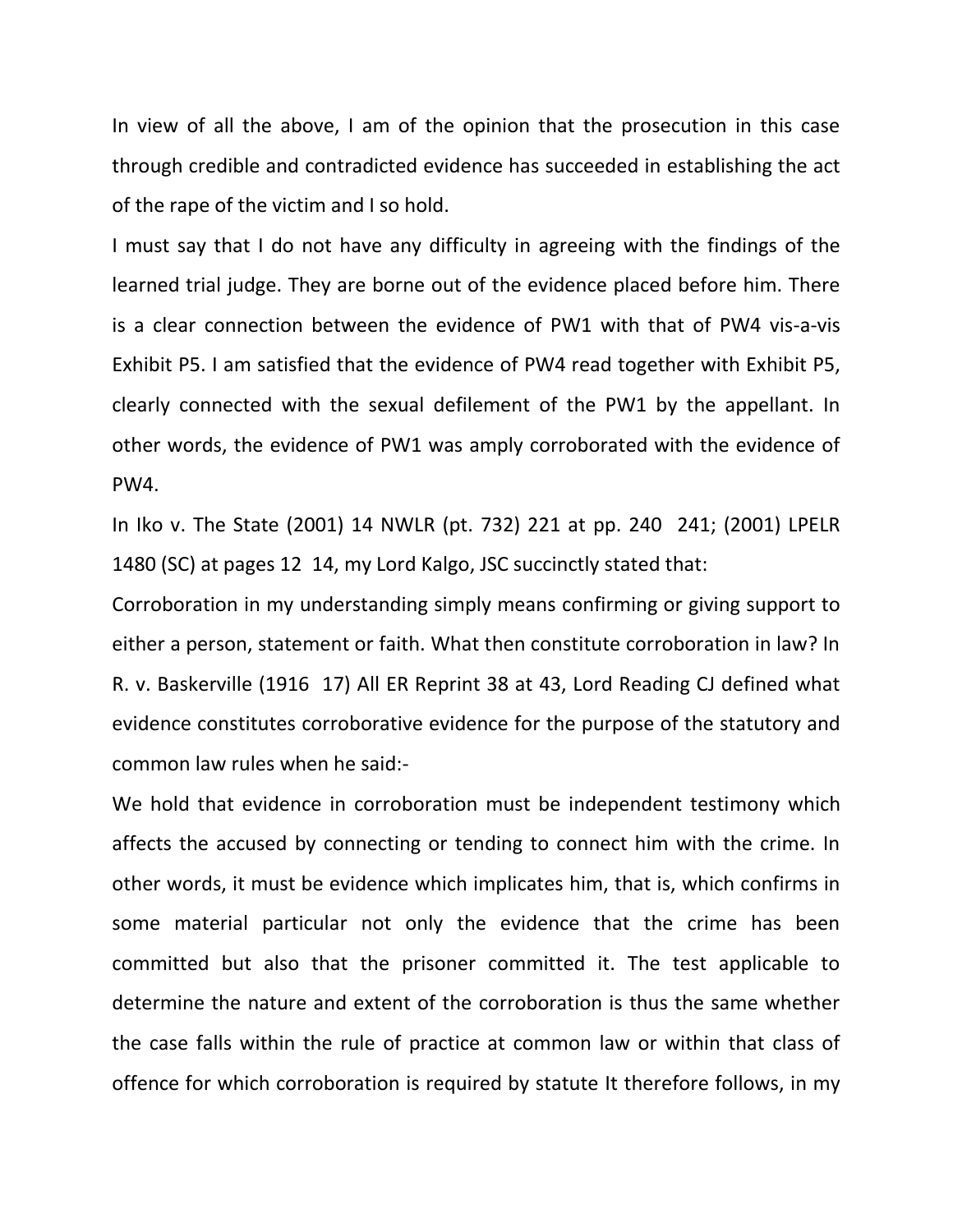view, to ask what is the purpose of corroborative evidence? In D. P. P. v. Hester (1973) AC 296 at 315, Lord Morris said:-

The purpose of corroboration is not to give validity or credence to evidence which is deficient or suspect or incredible but only to confirm and support that which as evidence is sufficient and satisfactory and credible: and corroborative evidence will only fill its role if it itself is completely credible evidence

The above two quotations put together would appear to mean that while corroborative evidence must be independent and capable of implicating the accused in relation to the offence charged, it must be credible and must go to confirm and support that evidence which is sufficient, satisfactory and credible whether the case is one in which it is required by statute or by rule of practice.

I am satisfied that with the evidence of PW4 who made Exhibit P5 in respect of PW1s evidence to the effect that it was the appellant, who sexually assaulted her, that is, raped her on 20th February, 2015; the first ingredient of the offence of rape, that is the fact that there was sexual intercourse between the PW1 and the appellant was established by the prosecution.

I do not think that the second ingredient of the fact that PW1 was a child poses any difficulty. I agree with the finding of the learned trial judge at pages 77 78 of the record of appeal that the PW1 the victim of the offence alleged against the appellant, was aged 13 years as at the time of the commission of rape on her on 20th February, 2015.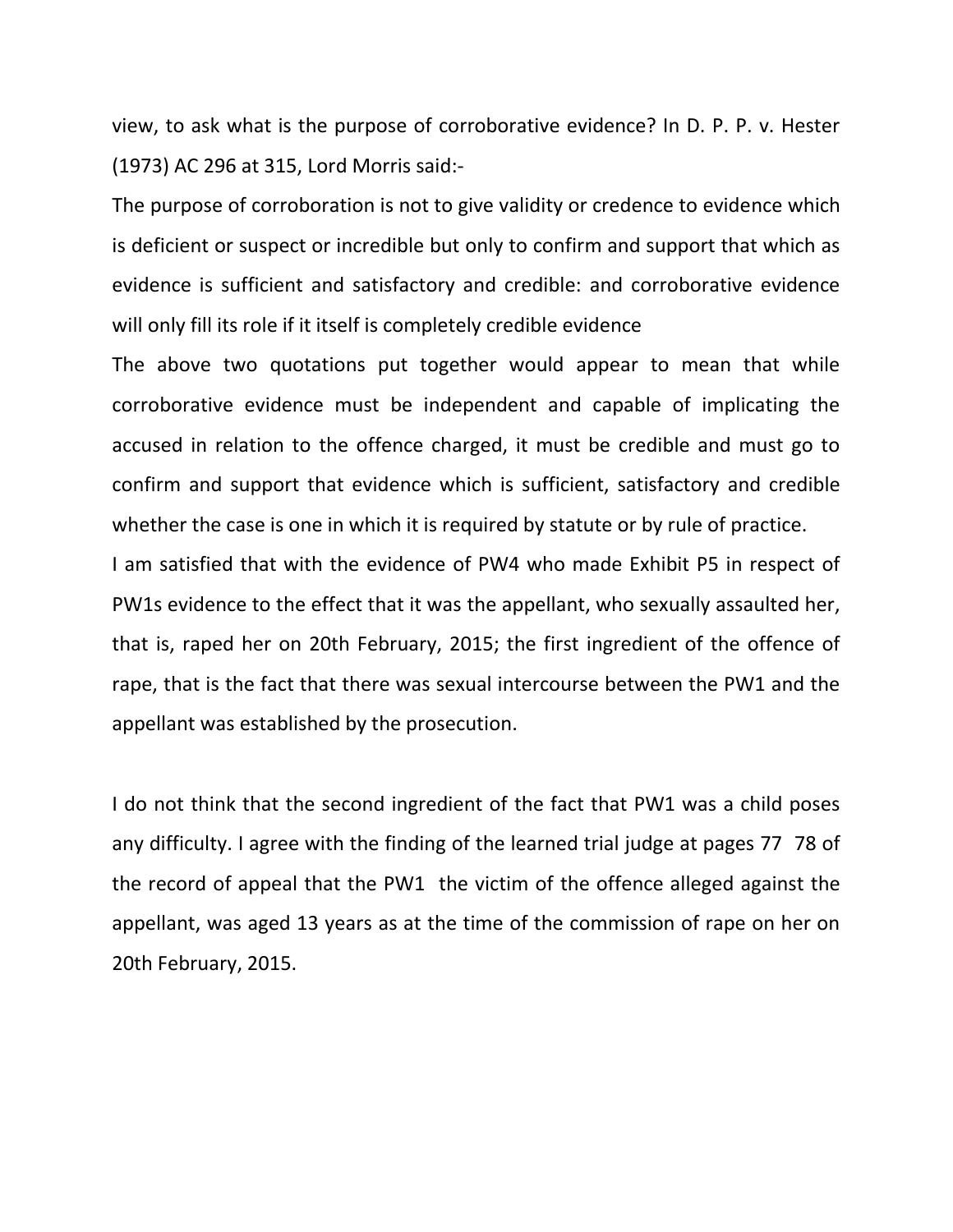With respect to the third ingredient of the offence alleged against the appellant, that is, that he was the man who raped Ezinne Ukpai PW1, on 20th February, 2015, I am satisfied that the appellant was rightly convicted for the said offence, premised on his confessional statement in Exhibit P3. I do not need to whip a dead horse on that point again. I am satisfied that the two issues discussed in this appeal are not available in favour of the appellant.

In the end, the appeal to my mind, is devoid of merits and it is accordingly dismissed. In effect, the judgment of Destina O. Oko, J., in re-charge No. HAB/16FC/2015, delivered on 23rd September, 2016 is affirmed.

The appellant, being a paedophile, needed to be kept out of circulation for a while, as rightly decreed by the learned trial judge, so that his paedophilia instincts may cool off. His randiness, marked him out, as being of a dangerous specie and of low moral pedigree. The conduct of the appellant herein can be likened to that of the appellant in Adonike v. The State (2015) 7 NWLR (pt. 1458) 237; (2015) LPELR 24281 (SC) at pages 59 60 by his Lordship, Munkata-Coomassie, JSC when he stated that:

The conduct of the appellant herein is as bad as that of the appellant in Akindine v. The State (2012) 16 NWLR (pt. 1326) 318, so I need re-echo what his Lordship, Muhammad J. S. C. said at page 331 of the report, to wit:

The facts revealed in this appeal are sordid and can lead to a conclusion that a man can turn into a barbaric animal. When the appellant was alleged to have committed the offence of rape, he was 32 years. His two young victims: Ogechi Kelechi, 8 years old and Chioma Kelechi, 6 years old were, by all standards, under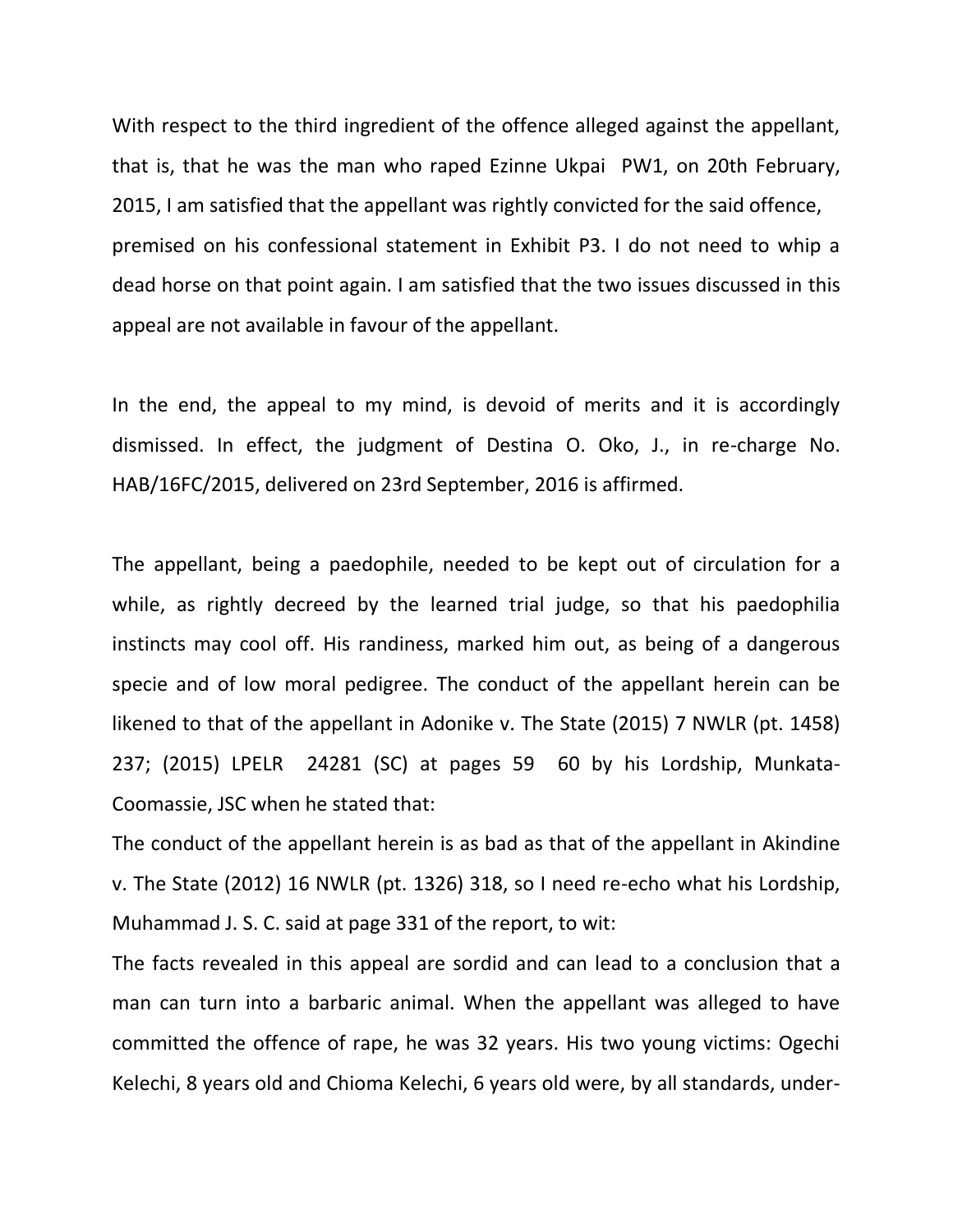aged. What did the appellant want to get out of these under-aged girls? Perhaps the appellant forgot that by nature, children generally are like animals. They follow anyone who offers them food. That was why the appellant, tactfully induced the young girls with ice cream and zobo drinks in order to transfer his hidden criminal intention to reality, damning the consequences. Honestly, for an adult man like the appellant to have carnal knowledge of under aged girls such as appellants victim is very callous and animalistic. It is against God and the State. Such small (under-aged) girls and indeed all females of acts of age need to be protected against callous acts of criminal minded people of the appellants class. I wish the punishment was heavier so as to serve as deterrent.

I also lend my voice to this very important pronouncement especially against the backdrop of the rise in rape cases nowadays. Lucky appellant who has not appealed against the sentence! Had the trial judge and indeed the Court below, by chance sentenced the accused/appellant to death or life imprisonment I would have kept mum.

My Lords, with that notable pronouncement, I now draw the curtain on this appeal.

HELEN MORONKEJI OGUNWUMIJU, J.C.A.: I have read the judgment just delivered by my learned brother TOM SHAIBU YAKUBU JCA, this is indeed a pathetic case in which a thirteen year old was abducted and raped. The kite of lack of fair hearing because his counsel failed to fully participate at the trial cannot fly in the circumstance of this case. It is only in cases of where sanction is death penalty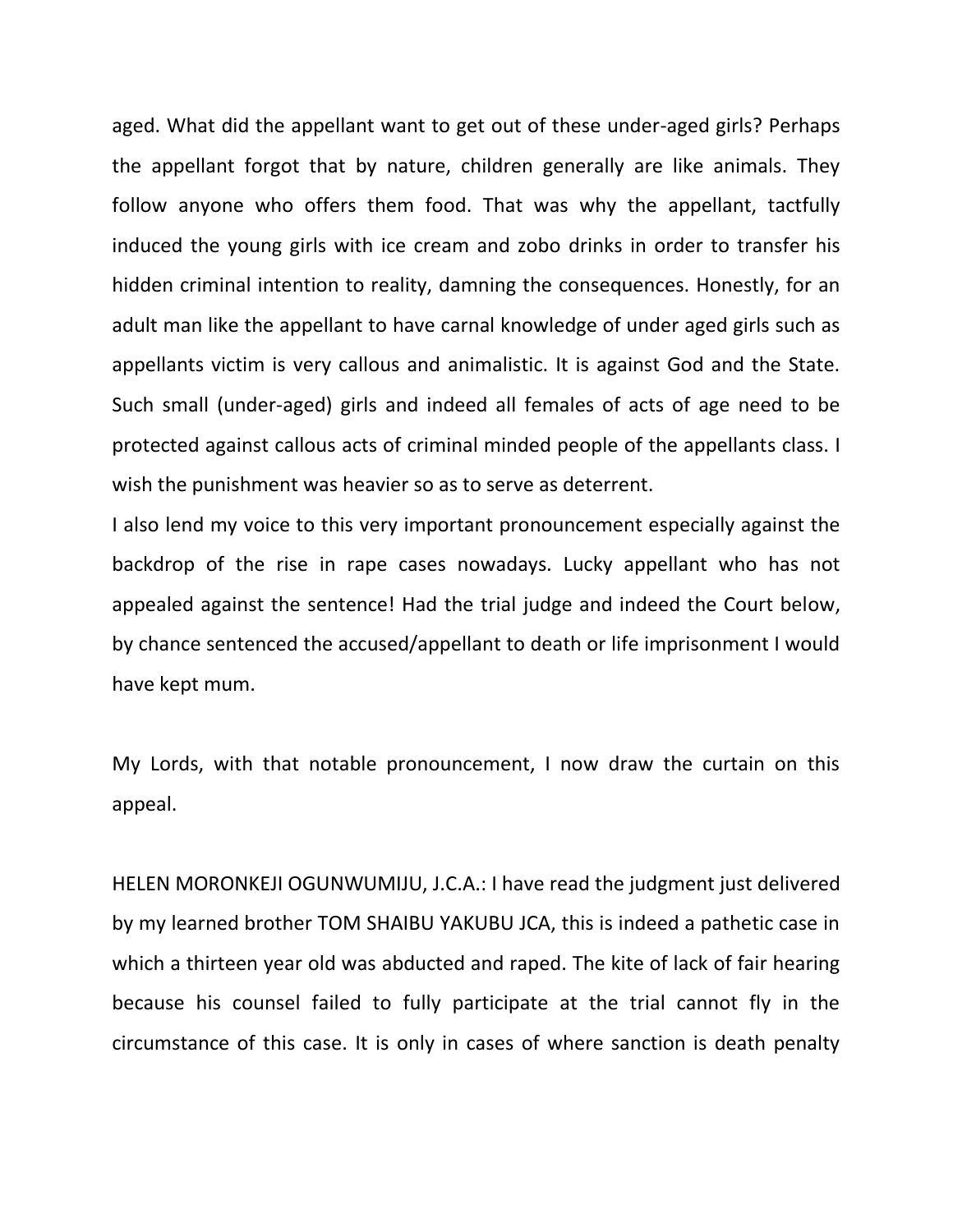that the Courts have mandated that the accused MUST be represented by legal counsel. See Nemi & Ors v. The State (1994) 10 SCNJ 1.

In this case, I share the view of my learned brother that the trial Court allowed the Appellant to cross examine at length all the prosecution witnesses, particularly the prosecutrix, the evidence of whom he could not shake or contradict under cross examination. Section 36(6)(a)-(d) of the 1999 Constitution in my humble view were not violated by the trial Court.

The tactic of a counsel for an accused person withdrawing in the middle of a criminal trial without any explanation to the Court is inexplicable and frankly reeks of lack of professional ethics and competence and is reprehensible. However, that tactics if it were to stall the trial, forgot to take into consideration the specific wording of the 1999 Constitution which allows a defendant in a criminal trial to undertake his own defence or be represented by counsel of his choice. That is all the authorities have consequently held. See Nnakwe v. State (2013) 18 NWLR Pt. 1385 Pg. 1 at 27.

In the circumstance, I agree with the findings of the learned trial Tribunal that the prosecution proved its case beyond reasonable doubt.

The judgment of D.O. Oko J. delivered on 23/9/16 in Charge No. HAB/16FC/2015 is hereby affirmed.

MISITURA OMODERE BOLAJI-YUSUFF, J.C.A.: I have read in draft, the judgment of my learned brother TOM SHAIBU YAKUBU, JCA. I agree with his reasoning and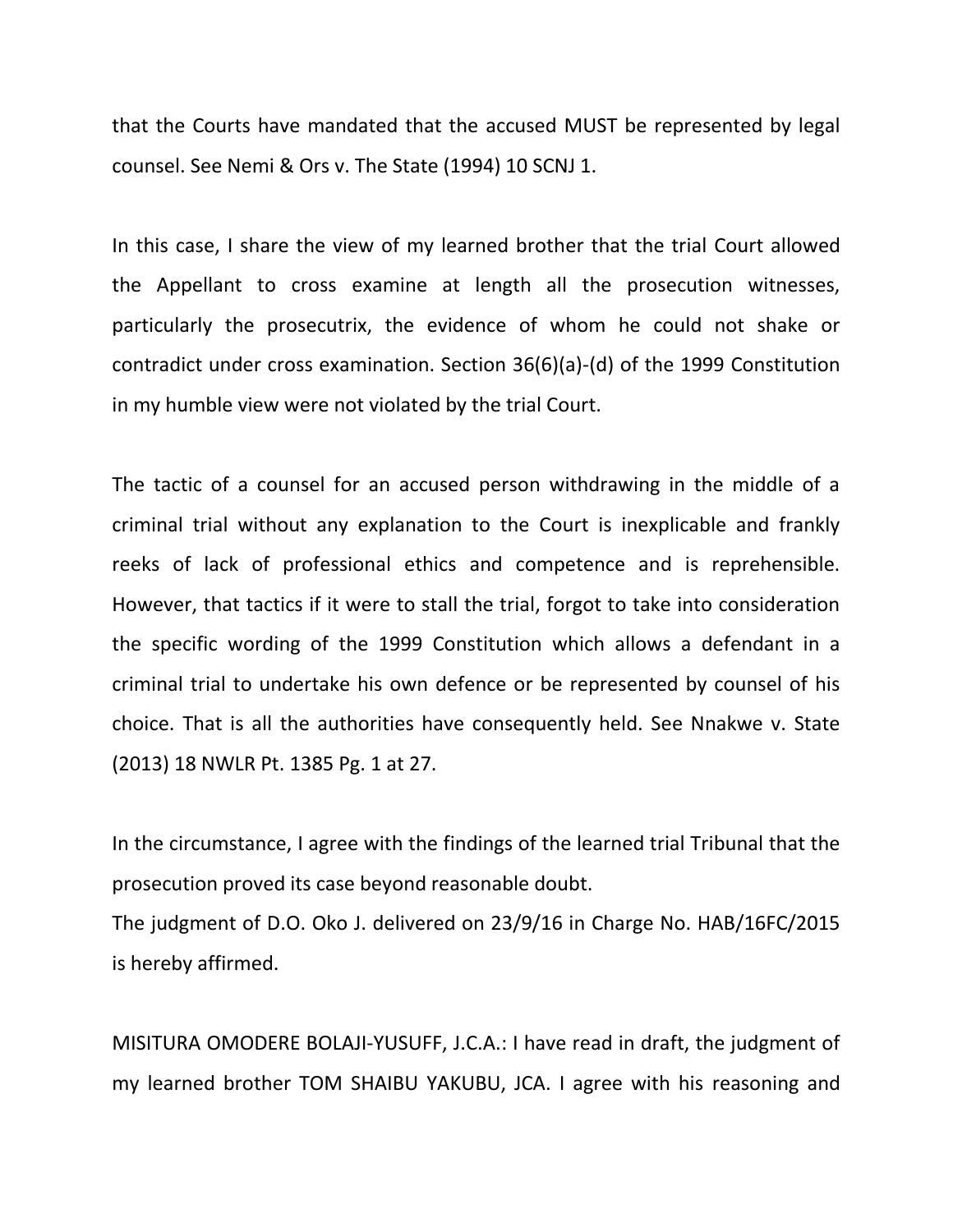conclusion therein that the appeal is devoid of merit. It has now become a common practice for a party who has a bad case and who has nothing useful to advocate in support of an appeal to turn to the constitutional right of fair hearing even in a most ridiculous manner. The right to fair hearing guaranteed by Section 36(1) of the Constitution has two pillars namely audi alteram partem and nemo judex in causa sua meaning that both sides must be given every reasonable opportunity of being heard and no one shall be a judge in his own cause.

In the instant case, the appellant had every opportunity to defend himself and full control of his own defence after he was abandoned by his counsel. It is the duty of defending counsel in a criminal trial to ensure that an accused person is never left unrepresented at any stage of his trial. See OKONOFUA & ANOR v. STATE (1981) LPELR- 2489. Neither the prosecuting counsel nor the defending counsel should be absent in Court without a good and substantial reason and without the courtesy of informing the Court in writing. When Mr. A.S. Enyi recklessly abandoned his professional duty both to the Court and the appellant, the appellant took his own destiny into his own hand. He did not seek an adjournment at any time due to the absence of his counsel or request for an opportunity to engage another counsel. Having utilized every opportunity available to him by cross-examining the prosecution witnesses and giving evidence in his own defence, he absolutely has no reason to contend that he was denied fair hearing. Raking up allegation of lack of fair hearing is not a magic wand that cures every ailment of a litigant or an accused person. The contention of the appellant that he was denied fair hearing is an abuse of that principle.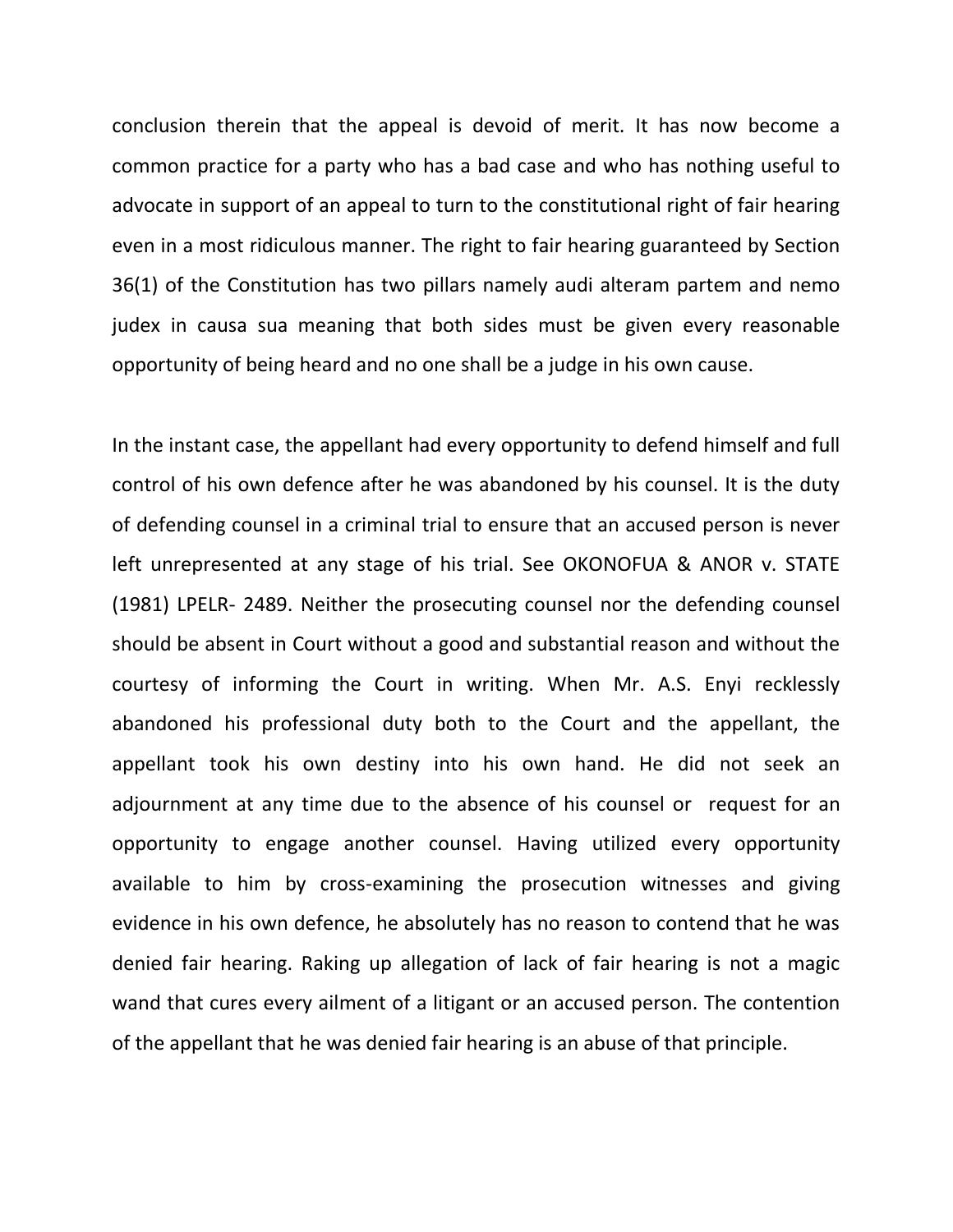The law is settled that an accused person can be convicted solely on his own free and voluntary confession. The appellant confirmed in his statement Exhibit P3 that he had unlawful carnal knowledge of the victim. In Exhibit P4, he confirmed the fact that he voluntarily made and signed Exhibit P3. There is no controversy about the fact that the victim of the rape is a child. Ebonyi State Childs Rights and Related Matters Law, 2010 absolutely prohibits sexual intercourse with a child and any person who contravenes the law is guilty of rape and liable on conviction to imprisonment for life. The Courts must begin to send serious messages of zero tolerance to sexual terrorists by adhering strictly to the punishment prescribed by the law. The appellant in my view wisely decided not to appeal against the sentence passed on him. He deserves to be kept out of the society for life. I too dismiss the appeal.

#### Appearances:

Emeka Nwankwo, Esq.For Appellant(s)

I. I. Alobu, Esq., Director of Public Prosecutions, Ebonyi State with him, Mrs C. Anoke, Principal State Counsel, Ministry of Justice, Ebonyi StateFor Respondent(s)>

#### Appearances

Emeka Nwankwo, Esq. For Appellant